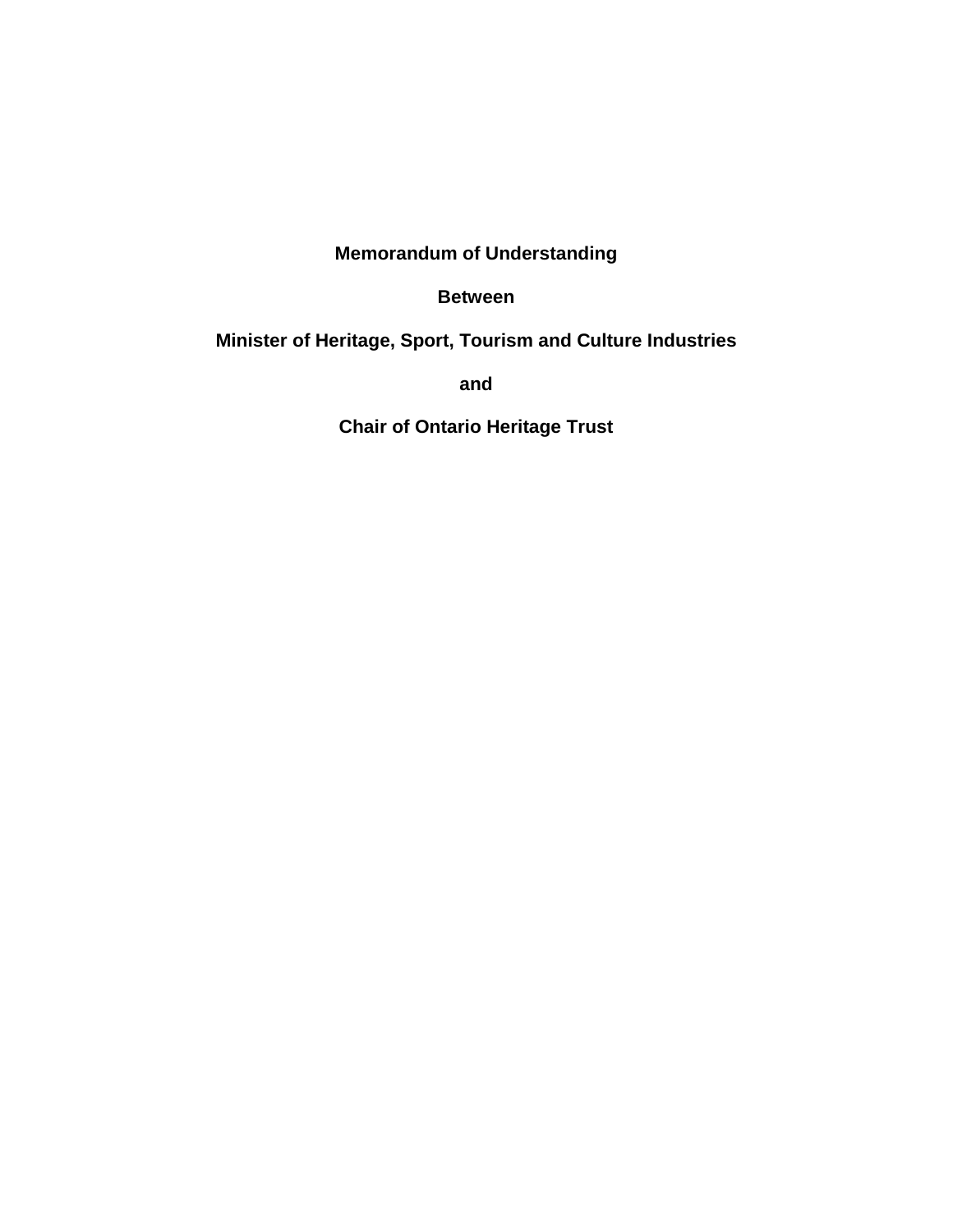# **CONTENTS**

| 7.1  |  |  |  |  |  |
|------|--|--|--|--|--|
| 7.2  |  |  |  |  |  |
| 7.3  |  |  |  |  |  |
| 7.4  |  |  |  |  |  |
|      |  |  |  |  |  |
|      |  |  |  |  |  |
| 8.1  |  |  |  |  |  |
| 8.2  |  |  |  |  |  |
| 8.3  |  |  |  |  |  |
| 8.4  |  |  |  |  |  |
| 8.5  |  |  |  |  |  |
|      |  |  |  |  |  |
|      |  |  |  |  |  |
| 10.1 |  |  |  |  |  |
| 10.2 |  |  |  |  |  |
| 10.3 |  |  |  |  |  |
|      |  |  |  |  |  |
|      |  |  |  |  |  |
|      |  |  |  |  |  |
| 13.1 |  |  |  |  |  |
| 13.2 |  |  |  |  |  |
| 13.3 |  |  |  |  |  |
| 13.4 |  |  |  |  |  |
| 13.5 |  |  |  |  |  |
| 13.6 |  |  |  |  |  |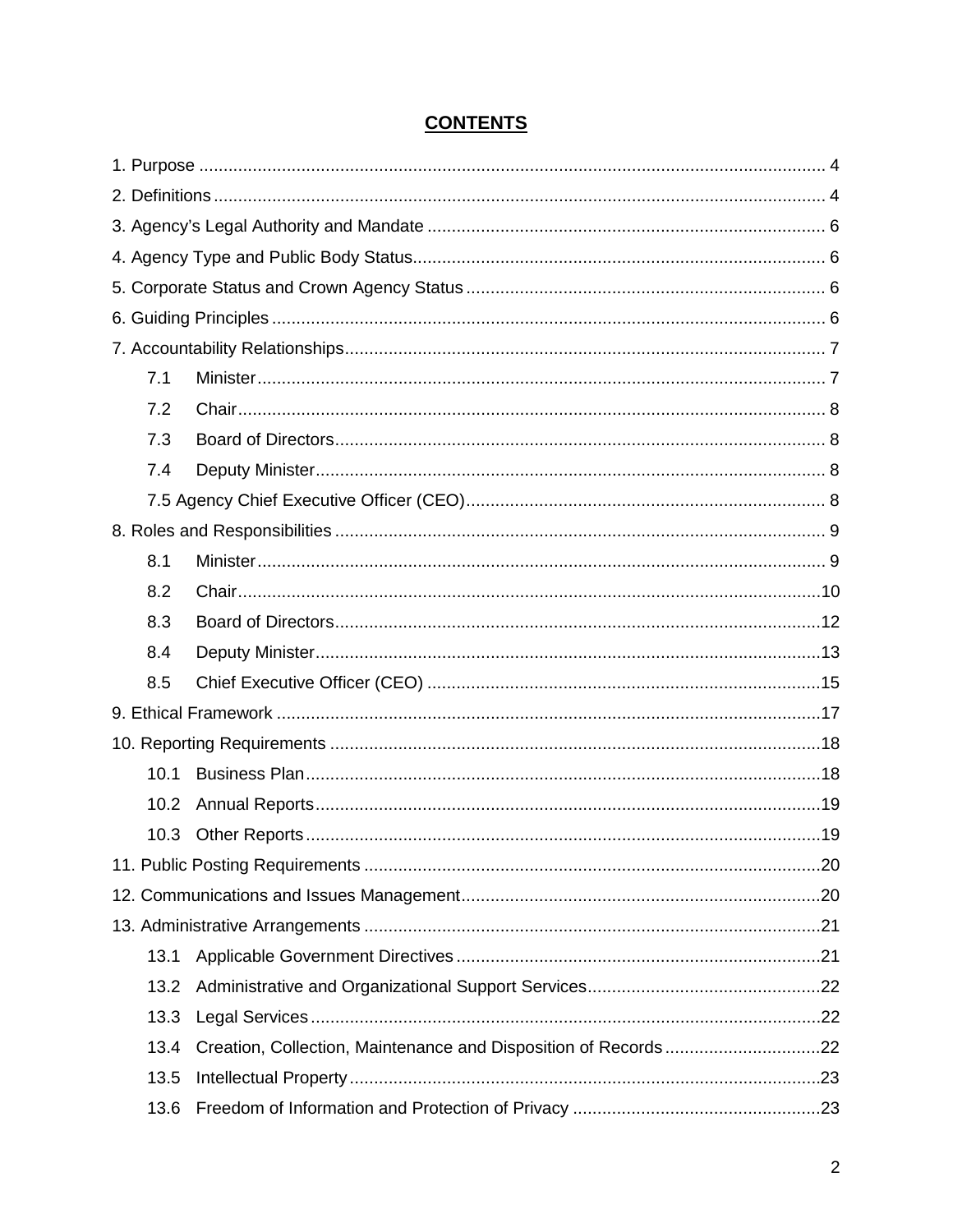| 14.1 |                                                                                            |  |  |
|------|--------------------------------------------------------------------------------------------|--|--|
| 14.2 |                                                                                            |  |  |
| 14.3 |                                                                                            |  |  |
| 14.4 |                                                                                            |  |  |
|      |                                                                                            |  |  |
| 15.1 |                                                                                            |  |  |
| 15.2 |                                                                                            |  |  |
|      |                                                                                            |  |  |
| 16.1 |                                                                                            |  |  |
| 16.2 |                                                                                            |  |  |
| 16.3 |                                                                                            |  |  |
| 16.4 |                                                                                            |  |  |
|      |                                                                                            |  |  |
| 17.1 |                                                                                            |  |  |
|      |                                                                                            |  |  |
|      |                                                                                            |  |  |
|      |                                                                                            |  |  |
|      |                                                                                            |  |  |
|      | Appendix 3: Administrative and Organizational Support Services provided by the Ministry 33 |  |  |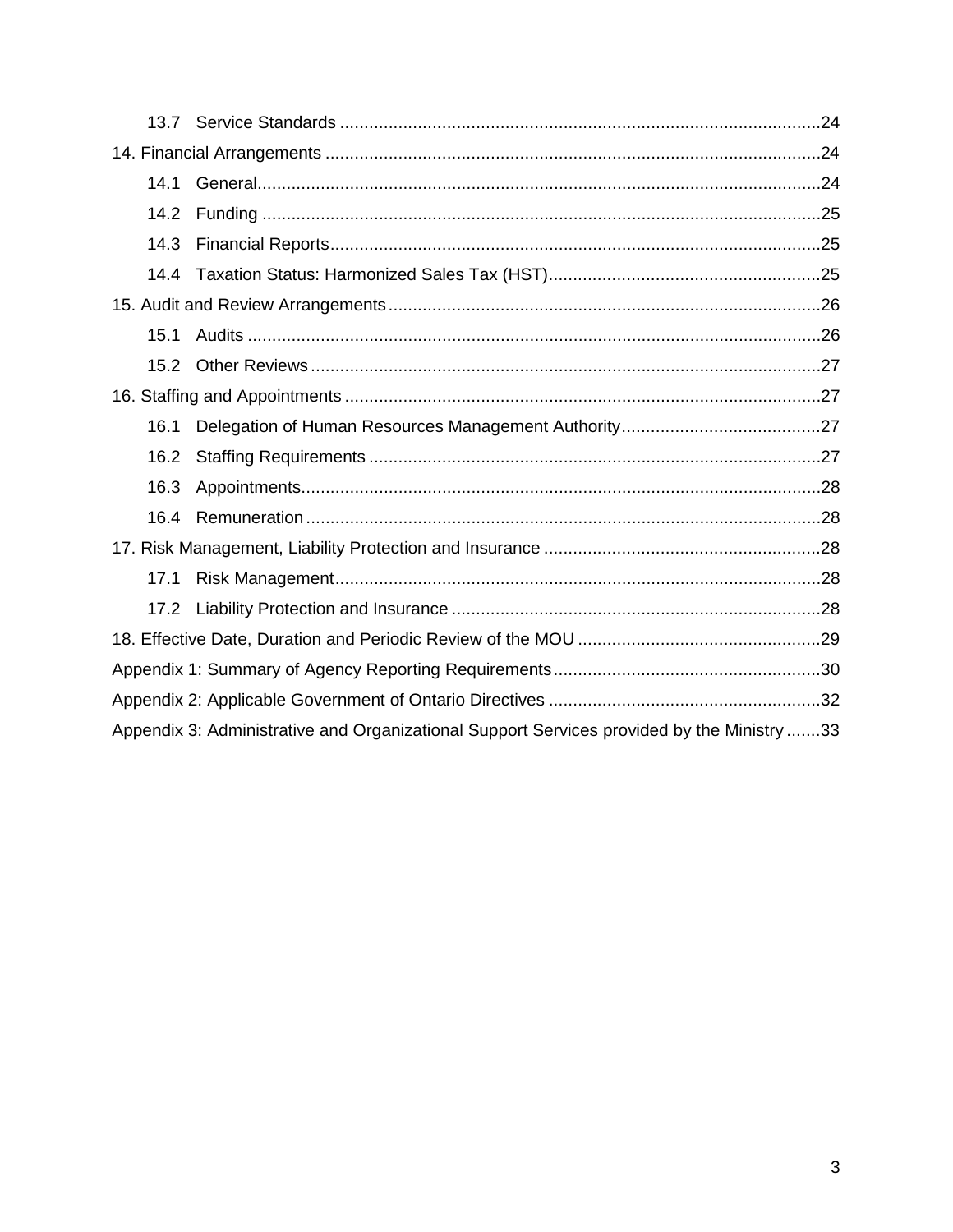The parties to this Memorandum of Understanding agree to the following:

# <span id="page-3-0"></span>**1. Purpose**

- a. The purpose of this memorandum of understanding (MOU) is to:
	- Establish the accountability relationships between the Minister of Heritage, Sport, Tourism and Culture Industries and the Chair of the Ontario Heritage Trust, on behalf of the Agency.
	- Clarify the roles and responsibilities of the Minister, the Chair, the Deputy Minister, the Agency Chief Executive Officer, and the Agency's Board of Directors.
	- Clarify the operational, administrative, financial, staffing, auditing and reporting arrangements between the Ontario Heritage Trust and the Ministry of Heritage, Sport, Tourism and Culture Industries.
- b. This MOU should be read together with the *Ontario Heritage Act*. This MOU does not affect, modify or limit the powers of the Agency as set out under the *Ontario Heritage Act*, or interfere with the responsibilities of any of its parties as established by law. In case of a conflict between this MOU and any Act or regulation, the Act or regulation prevails.
- c. This MOU replaces the memorandum of understanding between the parties dated June 30,2019.

# <span id="page-3-1"></span>**2. Definitions**

In this MOU:

- a. "AAD" means the Treasury Board/Management Board of Cabinet Agencies & Appointments Directive;
- b. "Act" means the *Ontario Heritage Act*, R.S.O. 1990, c. O.18, that governs the Agency;
- c. "Agency" or "provincial Agency" means the Ontario Heritage Trust;
- d. "Annual Business Plan" means the annual business plan described under article 10.1 of this MOU;
- e. "Annual Report" means the annual report referred to in article 10.2 of this MOU;
- f. "Applicable Government Directives" means the government directives, policies, standards and guidelines that apply to the Agency, as may be amended or replaced from time to time, which are listed in Appendix 2 to this MOU;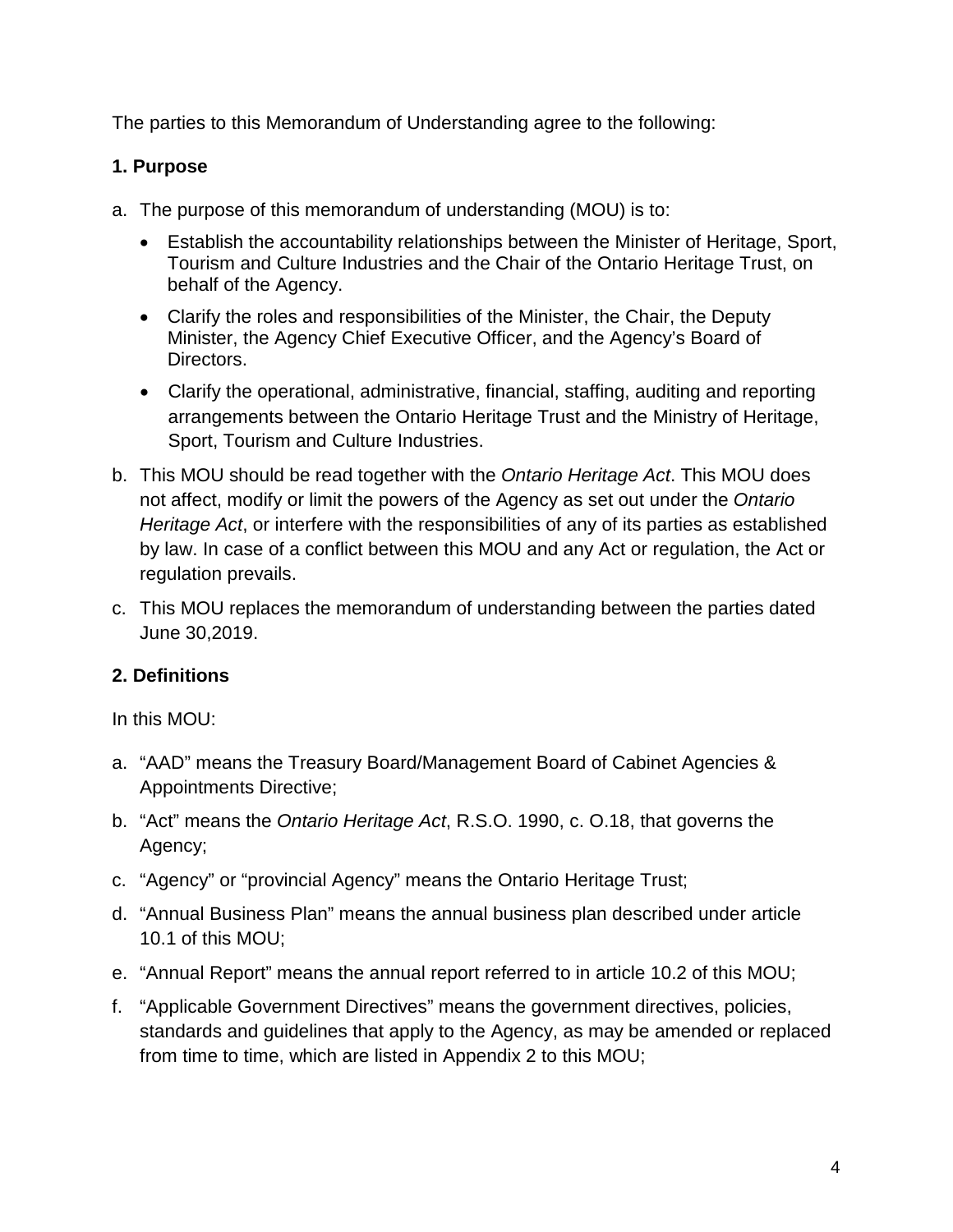- g. "Appointee" means a member appointed to the Agency by the Lieutenant Governor in Council, but does not mean an individual employed or appointed by the Agency as staff;
- h. "Board" means the Board of Directors of the Ontario Heritage Trust;
- i. "Chair" means the Chair of the Ontario Heritage Trust;
- j. "Constituting instrument" means the *Ontario Heritage Act* that established the Agency;
- k. "Deputy Minister" means the Deputy Minister of the Ministry of Heritage, Sport, Tourism and Culture Industries;
- l. "Executive Council Act" means the *Executive Council Act*, R.S.O. 1990, c. E. 25, as amended;
- m. "Chief Executive Officer" means the person holding the position of Chief Executive Officer of the Ontario Heritage Trust;
- n. "FIPPA" means the *Freedom of Information and Protection of Privacy Act*, R.S.O. 1990, c.F.31, as amended;
- o. "Fiscal Year" means the period from April 1 to March 31 of the following year;
- p. "Government" means the Government of Ontario;
- q. "MBC" means the Management Board of Cabinet;
- r. "Member" means a Member of the Ontario Heritage Trust;
- s. "Minister" means the Minister of Heritage, Sport, Tourism and Culture Industries or such other person who may be designated from time to time as the responsible Minister in relation to this MOU in accordance with the *Executive Council Act*, R.S.O. 1990, c.E.25, as amended;
- t. "Minister of Finance" means the Minister of Finance or such other person who may be designated from time to time under the Executive Council Act;
- u. "Ministry" means the Ministry of Heritage, Sport, Tourism and Culture Industries or any successor to the Ministry;
- v. "MOU" means this memorandum of understanding signed by the Minister and the Chair;
- w. "President of Treasury Board" means this President of Treasury Board of such other person who may be designated from time to time under the Executive Council Act;
- x. "PSC" means the Public Service Commission;
- y. "PSOA" means the *Public Service of Ontario Act, 2006*, S.O. 2006, c. 35, Sched. A, as amended;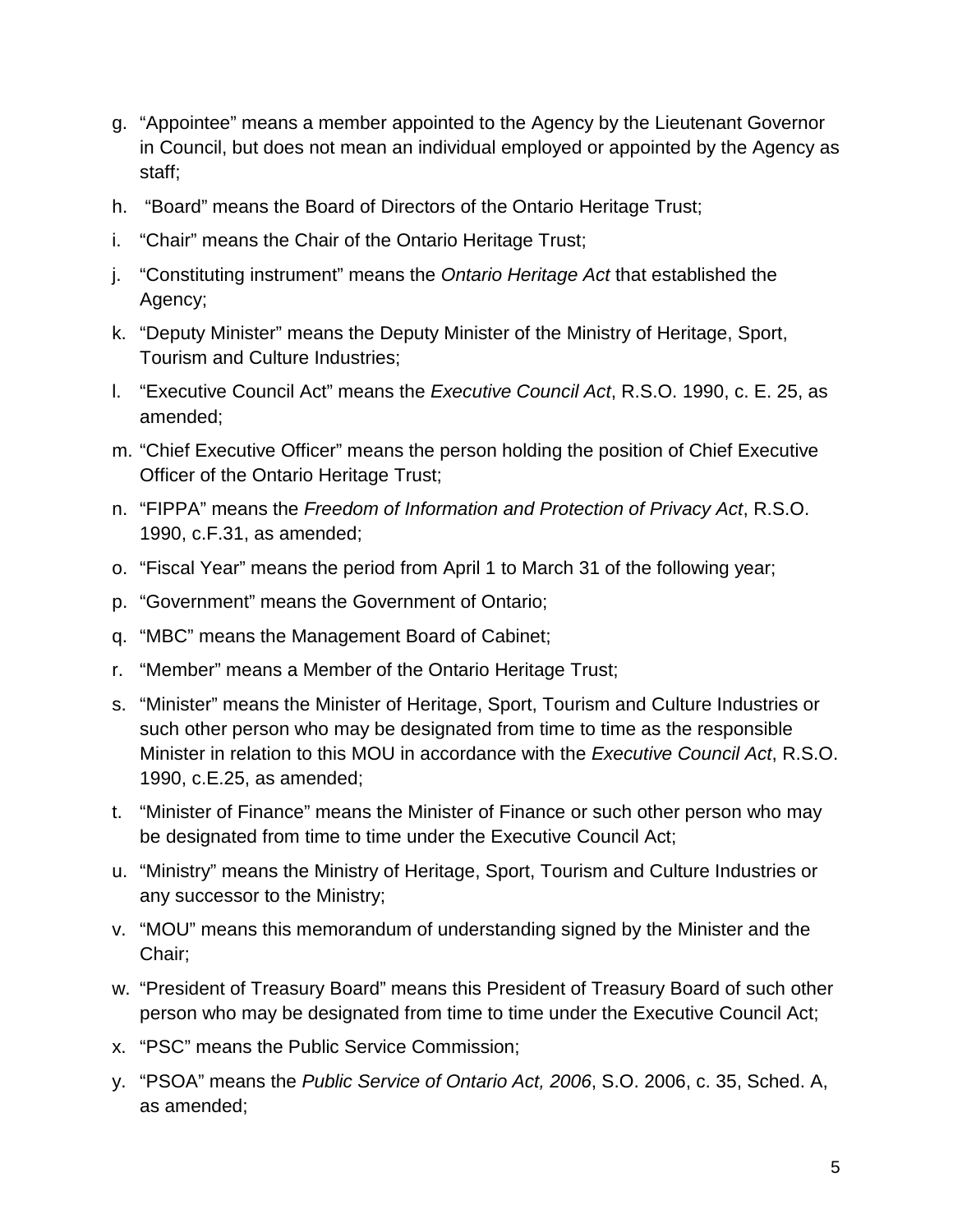z. "TBS" means the Treasury Board Secretariat; and

aa."TB/MBC" means the Treasury Board/Management Board of Cabinet.

### <span id="page-5-0"></span>**3. Agency's Legal Authority and Mandate**

- a. The legal authority of the Ontario Heritage Trust is set out in the *Ontario Heritage Act*, R.S.O. 1990, c. O.18.
- b. The provincial Agency's mandate is set out in the *Ontario Heritage Act*, which states that the Agency's objects are to: (a) advise and make recommendations to the Minister on any matter relating to the conservation, protection and preservation of the heritage of Ontario; (b) receive, acquire and hold property in trust for the people of Ontario; (c) support, encourage and facilitate the conservation, protection and preservation of the heritage of Ontario; (d) preserve, maintain, reconstruct, restore and manage property of historical, architectural, archaeological, recreational, aesthetic, natural and scenic interest; and (e) conduct research, educational and communications programs necessary for heritage conservation, protection and preservation.

### <span id="page-5-1"></span>**4. Agency Type and Public Body Status**

- a. The Agency is designated as a board-governed provincial Agency (operational enterprise) under the Agencies and Appointments Directive.
- b. The Agency is prescribed as a public body and a Commission public body in accordance with Ontario Regulation 146/10 under the *Public Service of Ontario Act, 2006*. It is not organizationally part of the Ministry, but it is considered to be within government.

# <span id="page-5-2"></span>**5. Corporate Status and Crown Agency Status**

- a. In accordance with subsection 11(1) of the Act, the Agency is a Crown Agency within the meaning of the *Crown Agency Act*.
- b. The provincial Agency does not have the capacity, rights, power and privileges of a natural person for carrying out its objects.
- c. Subsection 5(1) of the Act states that the Agency is a corporation without share capital.
- d. Section 6 of the Act states that the *Corporations Act* does not apply to the Agency.

# <span id="page-5-3"></span>**6. Guiding Principles**

The parties agree to the following principles: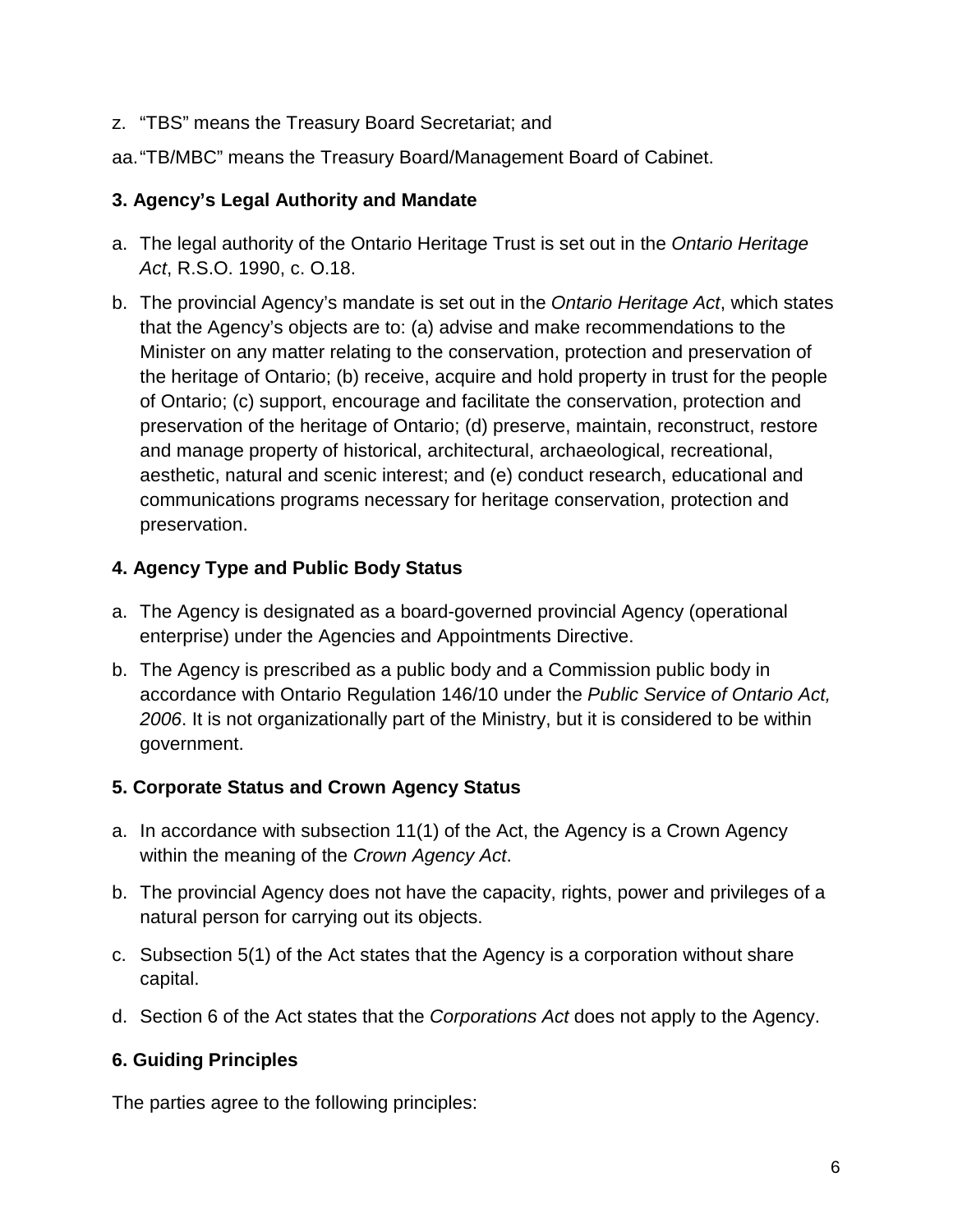- a. The Minister recognizes that the Agency exercises powers and performs duties in accordance with its legal mandate under the *Ontario Heritage Act*.
- b. The Minister recognizes that the Agency plays a meaningful role in the development of the policies and programs of the Government of Ontario, as well as in the implementation of those policies and delivery of programs.
- c. The Board of Directors acknowledge that it is accountable, through the Minister, to the Legislative Assembly in exercising its mandate. Accountability is a fundamental principle to be observed in the management, administration and operations of the Agency. The Board of Directors acknowledges that it is accountable to the Minister, through the Chair, for governance and oversight of the Agency.
- d. As an Agency of the Government of Ontario, the Agency conducts itself according to the management principles of the Government of Ontario. These principles include ethical behaviour; prudent, effective and lawful use of public resources; fairness; high quality service to the public; and openness and transparency to the extent allowed under the law.
- e. The Minister and the Board of Directors, through the Chair, are committed to a strong Agency that is empowered to fulfill its statutory mandate efficiently and effectively. They share the goal of establishing and maintaining a co-operative relationship that facilitates the efficient administration of the Agency and fulfillment of its statutory responsibilities.
- f. The Agency and the Ministry agree to avoid duplication of services wherever possible.
- g. The Agency and the Ministry will work together in a mutually respectful manner.

# <span id="page-6-0"></span>**7. Accountability Relationships**

### <span id="page-6-1"></span>**7.1 MINISTER**

The Minister is accountable:

- a. To Cabinet and the Legislative Assembly for the Agency's fulfilment of its mandate and its compliance with government policies, and for reporting to the Legislative Assembly on the Agency's affairs.
- b. For reporting and responding to Treasury Board/Management Board of Cabinet on the Agency's performance and compliance with government's applicable directives and operational policies.
- c. To the Cabinet for the performance of the Agency and its compliance with the government's operational policies and broad policy directions.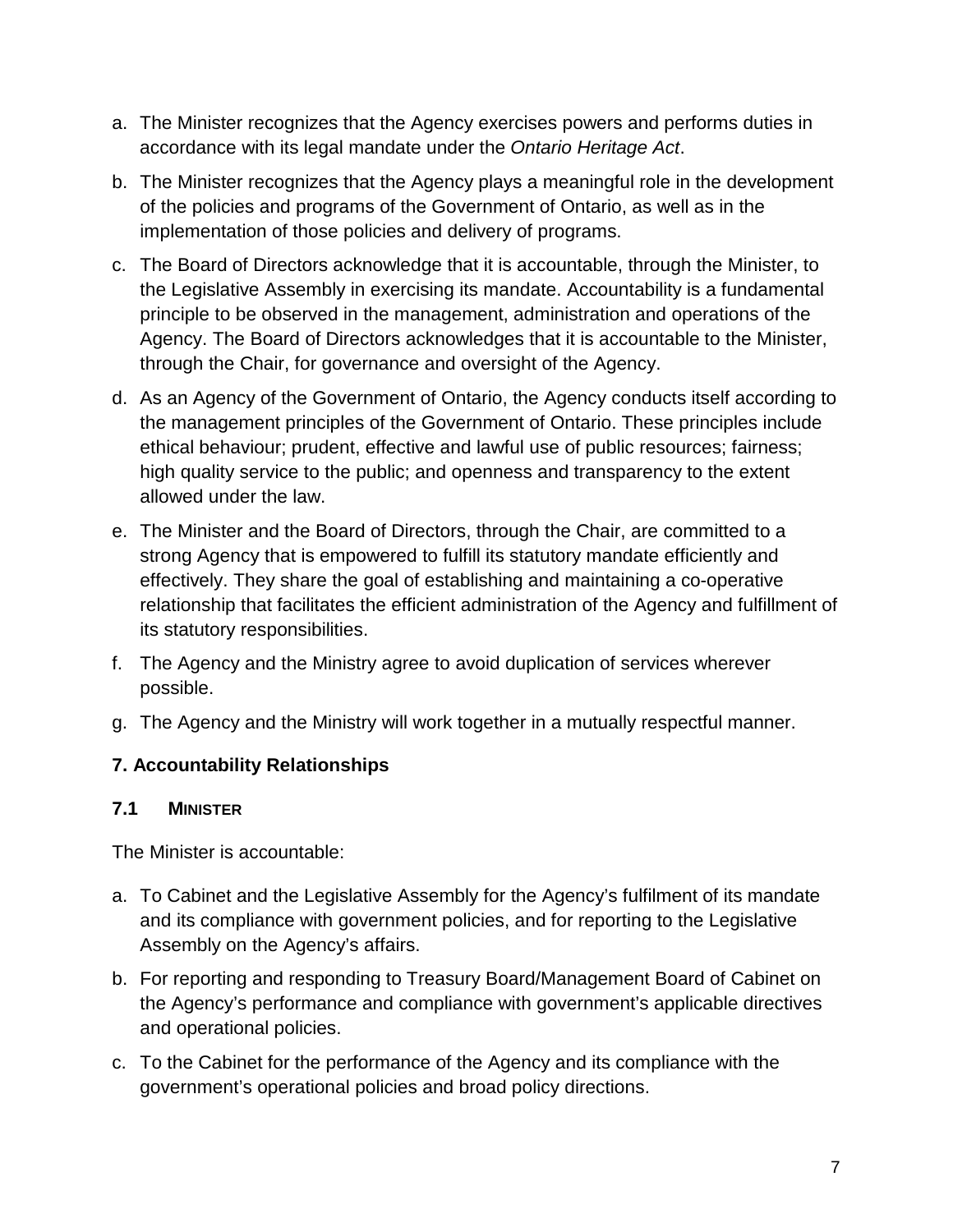# <span id="page-7-0"></span>**7.2 CHAIR**

The Chair, acting on behalf of the Board of Directors, is accountable:

- a. To the Minister for the Agency's performance in fulfilling its mandate, and for carrying out the roles and responsibilities assigned to the Chair by the Act, this MOU, and applicable TB/MBC, PSC and government directives.
- b. For reporting to the Minister, as requested, on the Agency's activities.
- c. For ensuring timely communications with the Minister regarding any issue that affects, or can reasonably be expected to affect, the Minister's responsibilities for the Agency.

#### <span id="page-7-1"></span>**7.3 BOARD OF DIRECTORS**

The Board of Directors is accountable, through the Chair, to the Minister for the oversight and governance of the Agency; setting goals, objectives and strategic direction for the Agency within its mandate; and for carrying out the roles and responsibilities assigned to it by the Act, this MOU, and applicable TB/MBC, PSC and other government directives.

### <span id="page-7-2"></span>**7.4 DEPUTY MINISTER**

The Deputy Minister is accountable to the Secretary of the Cabinet and the Minister for the performance of the Ministry in providing administrative and organizational support to the Agency and for carrying out the roles and responsibilities assigned by the Minister, the Act, this MOU, and applicable TB/MBC, PSC and government directives.

The Deputy Minister is also accountable for attesting to TB/MBC on the Agency's compliance with applicable TB/MBC directives.

### <span id="page-7-3"></span>**7.5 AGENCY CHIEF EXECUTIVE OFFICER (CEO)**

The Chief Executive Officer is accountable to the Board for the management and administration of the Agency, the supervision of Agency staff, and carrying out the roles and responsibilities assigned by the Board, the Agency's constituting instrument, this MOU and government directives. The CEO works under the direction of the Chair to implement policy and operational decisions. The reports the Agency's performance results to the Board, through the Chair.

As an Ontario Public Service employee, the CEO reports to the Deputy Minister and is also accountable to the Deputy Minister for carrying out the roles and responsibilities assigned by applicable TB/MBC, PSC and government directives, Ministry policies, the Act, and this MOU.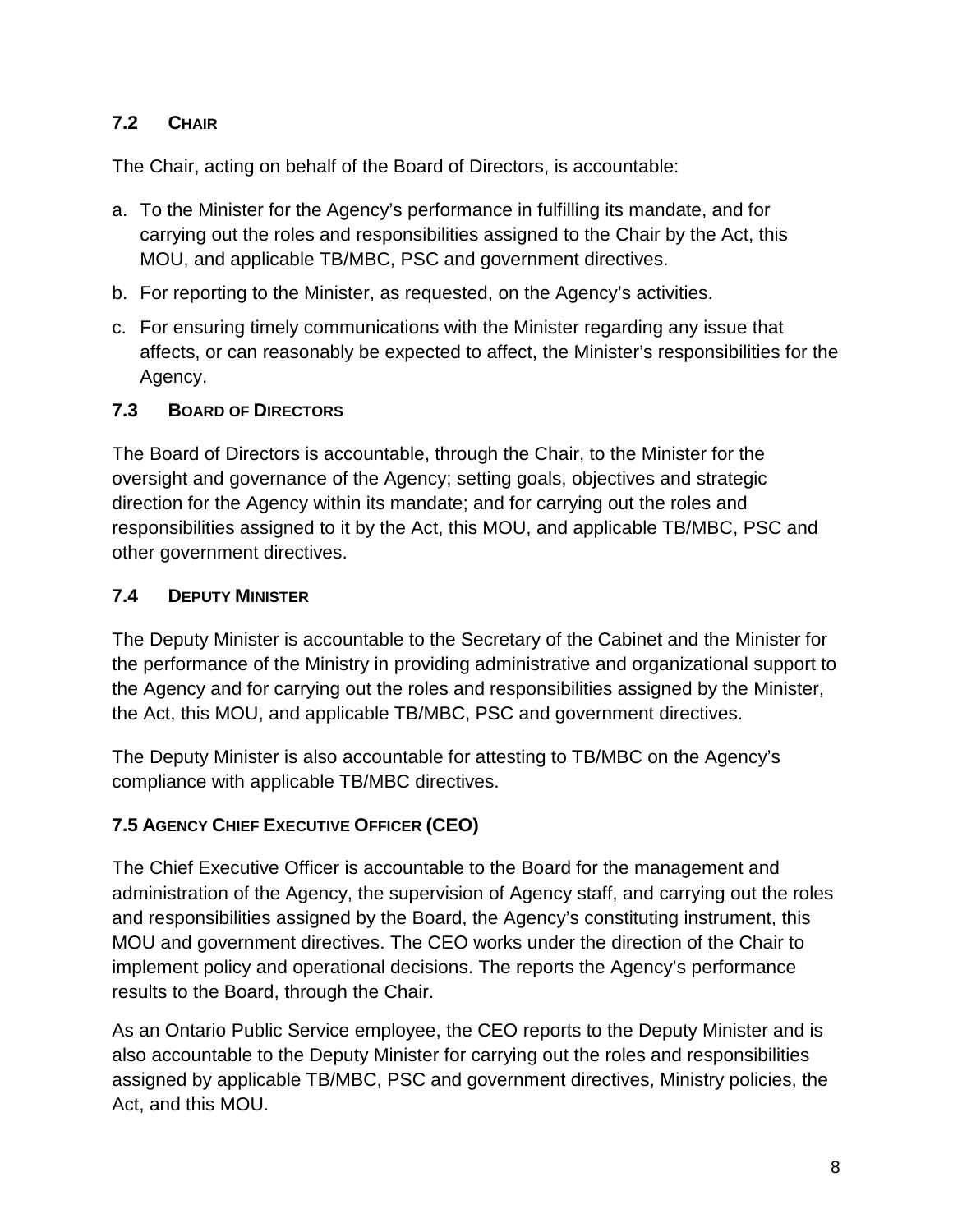### <span id="page-8-0"></span>**8. Roles and Responsibilities**

### <span id="page-8-1"></span>**8.1 MINISTER**

The Minister is responsible for:

- a. Reporting and responding to the Legislative Assembly on the affairs of the Agency.
- b. Reporting and responding to TB/MBC on the Agency's performance and compliance with applicable TB/MBC directives, the government's operational policies and policy directions.
- c. Recommending to TB/MBC, where required, the merger, any change to the mandate, or dissolution of the Agency.
- d. Recommending to TB/MBC the powers to be given to, or revoked from, the Agency when a change to the Agency's mandate is being proposed.
- e. Meeting with the Chair to discuss issues relating to the fulfilment of the Agency's mandate.
- f. Working with the Chair to develop appropriate measures and mechanisms related to the performance of the Agency.
- g. Reviewing the advice or recommendation of the Chair on candidates for appointment or re-appointment to the Board.
- h. Making recommendations to and taking direction from Premier's Office for appointments, reappointments and revocations to the Agency, pursuant to the process for Agency appointments established by legislation and/or by TB/MBC through the AAD.
- i. Determining at any time the need for a review or audit of the Agency, directing the Chair to undertake reviews of the Agency on a periodic basis, and recommending to TB/MBC any change(s) to the governance or administration of the Agency resulting from any such review or audit.
- j. When appropriate or necessary, taking action or directing that the Agency take corrective action with respect to the Agency's administration or operations.
- k. Receiving and approving the Agency's annual report and approving the report within 60 calendar days of receiving it.
- l. For tabling the annual report within 30 calendar days of approving it.
- m. For ensuring that the Agency's annual report is made available to the public after it is tabled and within 30 calendar days of approving it.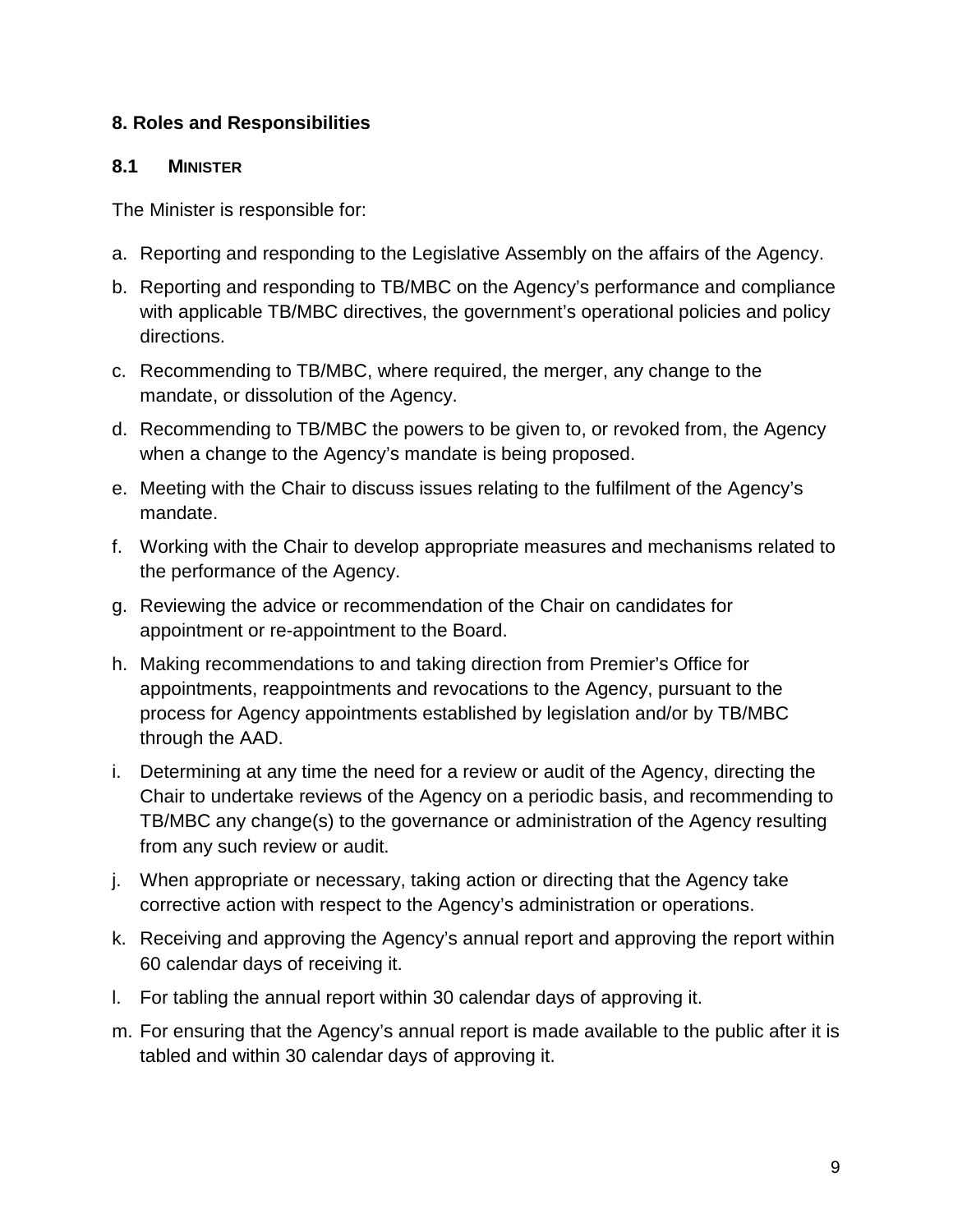- n. Informing the Chair of the government's priorities and broad policy directions for the Agency.
- o. Consulting, as appropriate, with the Chair (and others) on significant new directions or when the government is considering regulatory or legislative changes for the Agency.
- p. Developing the Agency's MOU with the Chair, as well as any amendments to it, and signing the MOU into effect after it has been signed by the Chair.
- q. Reviewing and approving the Agency's annual business plan.
- r. Recommending to TB/MBC any provincial funding to be allocated to the Agency.
- s. Outlining the high-level expectations, key commitments and performance priorities for the Agency at the beginning of the annual business planning cycle through the Agency mandate letter.
- t. Minister and Chair will meet at a minimum annually, or as requested by the Minister, to discuss issues relating to the fulfillment of the Agency's mandate, management, and operations.

### <span id="page-9-0"></span>**8.2 CHAIR**

The Chair is responsible to support the Board of Directors for:

- a. Providing leadership to the Agency by working with the Board of Directors to set the goals, objectives and strategic directions within its mandate.
- b. Providing leadership to the Agency's Board of Directors and ensuring that the Board carries out its responsibilities for decisions regarding the Agency.
- c. Chairing Board meetings, including the management of the Board's agenda.
- d. Reviewing and approving claims for per diems and travel expenses for appointees to the Board.
- e. Seeking strategic policy direction for the Agency from the Minister.
- f. Ensuring timely communications with the Minister regarding any issues or events that may concern, or can reasonably be expected to concern the Minister in the exercise of his/her responsibilities relating to the Agency.
- g. Consulting with the Minister in advance regarding any activity, which may have an impact on the government and Ministry's policies, directives or procedures, or on the Agency's mandate, powers or responsibilities as set out in the Agency's constituting instrument.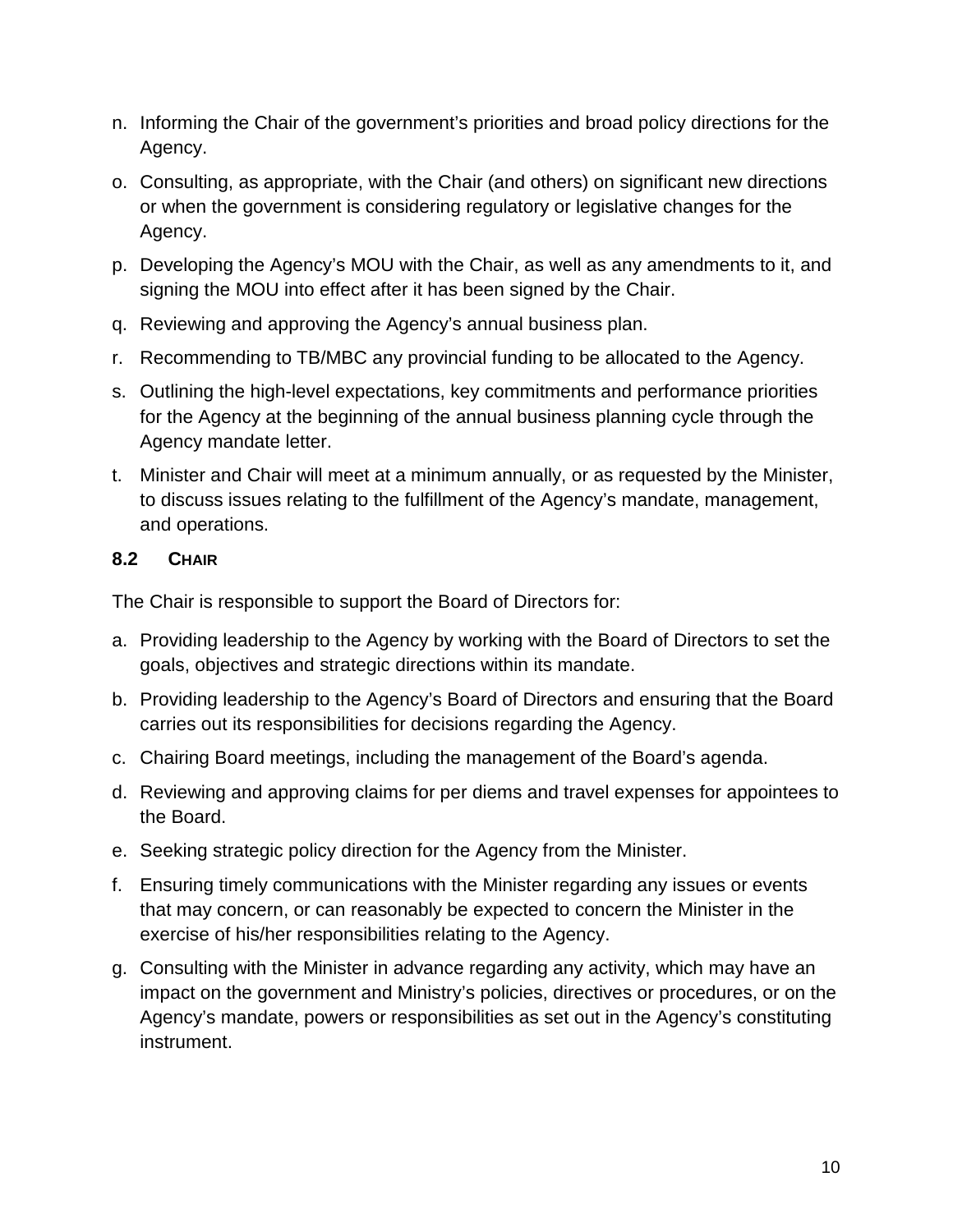- h. Reporting to the Minister, as requested, on the Agency's activities within agreed upon timelines, including an annual letter confirming the Agency's compliance with all applicable legislation, directives, and accounting and financial policies.
- i. Ensuring that the Agency operates within its approved budget allocation in fulfilling its mandate, and that public funds are used for the purpose intended with integrity and honesty.
- j. Developing the Agency's MOU with the Minister and signing it on behalf of the Board.
- k. Submitting the Agency's business plan, budget, annual report and financial reports, on behalf of the Board, to the Minister in accordance with the timelines specified in the applicable TB/MBC and government directives, and Appendix 1 of this MOU.
- l. Providing the Minister with every external audit report (including third-party audits), a copy of the Agency's response to each report, and any recommendation in the report. The Minister may share the audit reports with the Minister of Finance and the President of Treasury Board.
- m. Advising the Minister annually on any outstanding audit recommendations per direction of the Board of Directors.
- n. Ensuring that members are informed of their responsibilities under the PSOA with regard to the rules of ethical conduct, including the political activity rules.
- o. Ensuring appropriate management systems are in place (financial, information technology, human resources) for the effective administration of the Agency.
- p. Ensure effective public communications and relations for the Agency, in accordance with the Public Communications Protocol.
- q. Cooperating with any review or audit of the Agency directed by the Minister or TB/MBC.
- r. Fulfilling the role of ethics executive for government appointees to the Agency, promoting ethical conduct and ensuring that all members of the Agency are familiar with the ethical requirements of the PSOA and the regulations and directives made under that Act, including in respect of conflict of interest, political activity and the protected disclosure of wrongdoing.
- s. Signing the MOU for the Agency as authorized by the Board.
- t. Keeping the Minister informed of upcoming appointment vacancies and providing recommendations for appointments or re-appointments.
- u. Ensuring compliance with legislative, TB/MBC policy obligations, and accounting and financial policies.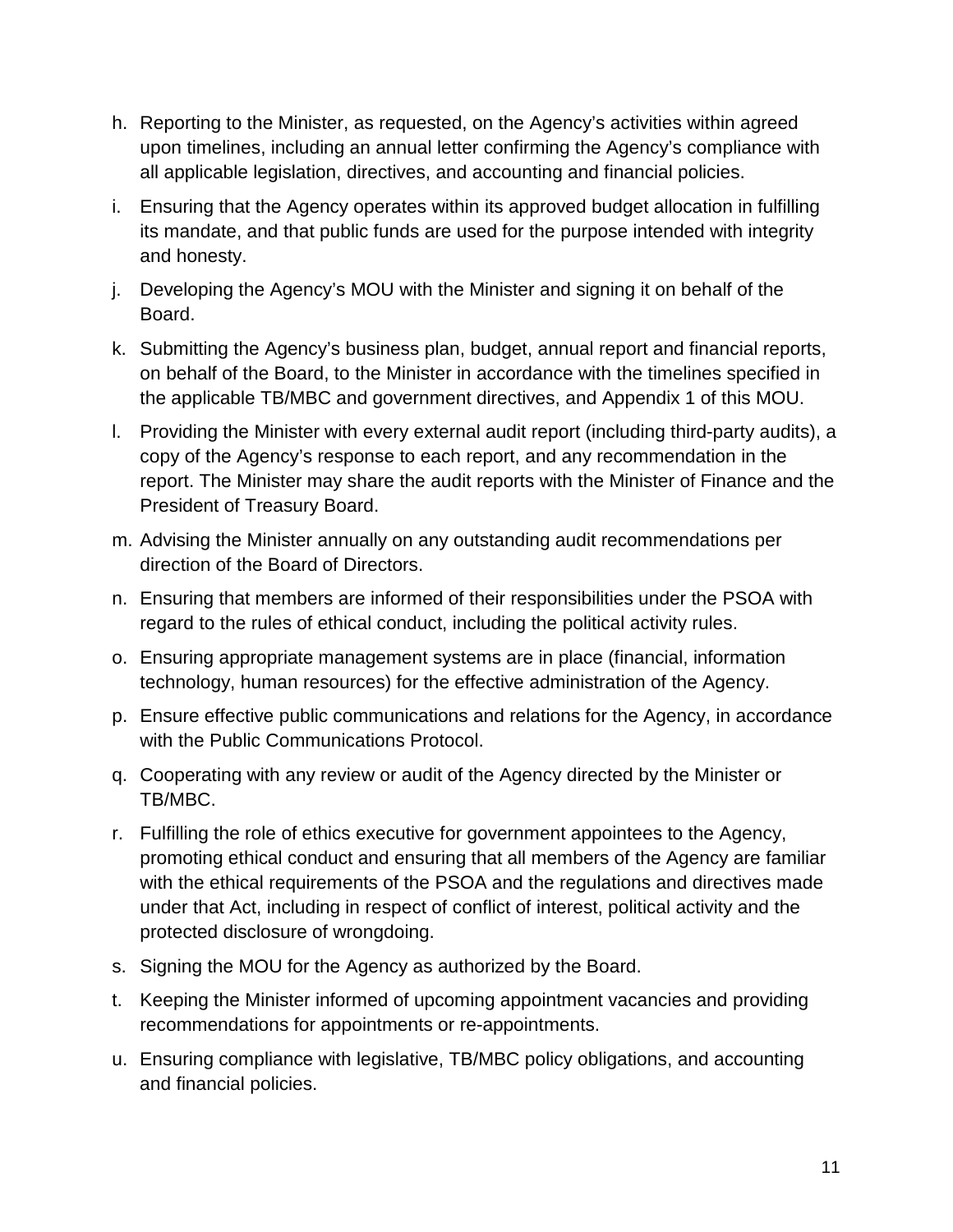- v. Liaising and engaging with the Deputy Minister and seeking input from the Board of Directors on the recruitment, selection and appointment of a CEO.
- w. Engaging and consulting with the Deputy Minister in establishing a performance contract for the CEO.
- x. Engaging and consulting with the Deputy Minister in the evaluation and communication of the performance of the CEO and pursuant to the performance criteria established by the Deputy Minister and the Chair (via the Board of Directors).

# <span id="page-11-0"></span>**8.3 BOARD OF DIRECTORS**

The Board of Directors is responsible for:

- a. Establishing the goals, objectives, and strategic directions for the Agency within its mandate as defined by the Act, government policies, as appropriate, and this MOU.
- b. Governing the affairs of the Agency within its mandate as set out in the Act, its approved business plan as described in section 10.1 of this MOU, and the policy parameters established and communicated in writing by the Minister.
- c. Directing the development of, and approving the Agency's business plans for submission to the Minister within the timelines stated in the AAD.
- d. Directing the preparation of, and approving the Agency's annual reports for submission to the Minister for approval and for tabling in the Legislative Assembly within the timelines established by the Agency's constituting instrument or the AAD, as applicable.
- e. Making decisions consistent with the business plan approved for the Agency and ensuring that the Agency operates within its budget allocation.
- f. Ensuring that the Agency uses public funds with integrity and honesty, and only for the business of the Agency based on the principle of value for money, and in compliance with applicable legislation and TB/MBC directives.
- g. Ensuring that the Agency is governed in an effective and efficient manner according to accepted business and financial practices, and in accordance with applicable TB/MBC directives.
- h. Establishing such Board committees or oversight mechanisms as may be required to advise the Board on effective management, governance or accountability procedures for the Agency.
- i. Approving the Agency's MOU, and any amendments to the MOU, in a timely manner and authorizing the Chair to sign the MOU, or any amendments to the MOU, on behalf of the Agency.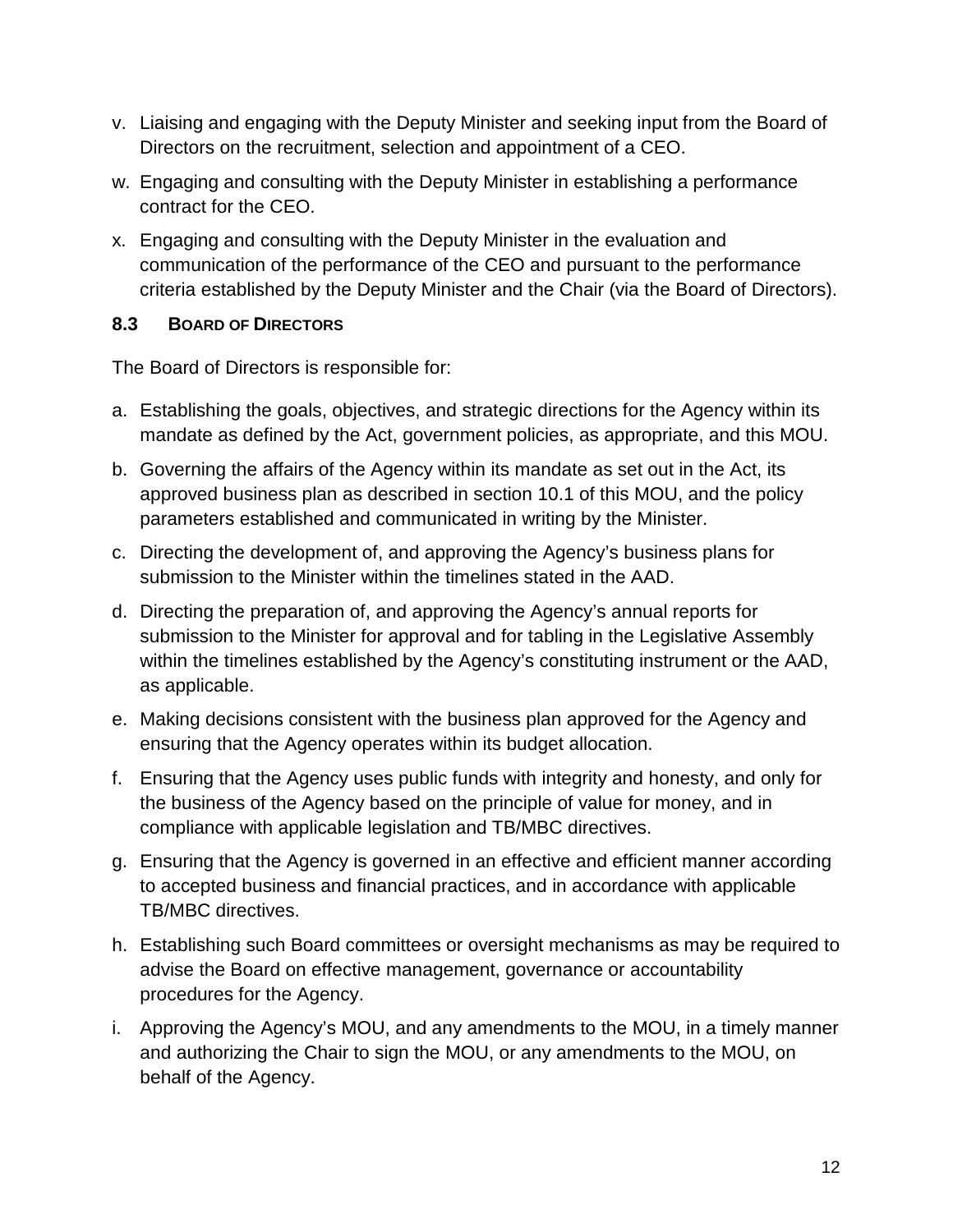- j. Approving the Agency's reports and reviews that may be requested by the Minister from time to time for submissions to the Minister within agreed upon timelines.
- k. Directing the development of an appropriate risk management framework, a risk management plan and arranging for risk-based reviews and audits of the Agency, as needed.
- l. Where applicable, ensuring that conflict of interest rules that the Agency is required to follow, as set out in Ontario Regulation 381/07, or as have been approved and published by the Conflict of Interest Commissioner on the Commissioner's website, are in place for the members of the Board and employees of the Agency.
- m. Establishing performance measures, targets and management systems for monitoring and assessing the Agency's performance.
- n. Directing corrective action on the functioning or operations of the Agency, if needed.
- o. Cooperating with and sharing any relevant information on any risk-based or periodic review directed by the Minister or TB/MBC.
- p. Consulting, as appropriate, with stakeholders on the Agency's goals, objectives and strategic directions.
- q. Providing advice to the Minister, through the Chair, on issues within or affecting the Agency's mandate and operations.
- r. Setting and reporting on the strategic direction for the Agency according to the Minister's Agency mandate letter, Agency's proposed business plan, and the Agency's annual report.
- s. Consulting with the Chair in the recruitment, selection and appointment of a CEO. Input may be sought on skills/leadership competencies required of the position, the job ad, selection criteria and assessment methods for the recruitment, and talent sourcing strategies.

# <span id="page-12-0"></span>**8.4 DEPUTY MINISTER**

The Deputy Minister is responsible for:

- a. Advising and assisting the Minister regarding the Minister's responsibilities for the Agency, including informing the Minister of policy direction, policies and priorities of relevance to the Agency's mandate.
- b. Advising the Minister on the requirements of the AAD and other directives that apply to the Agency.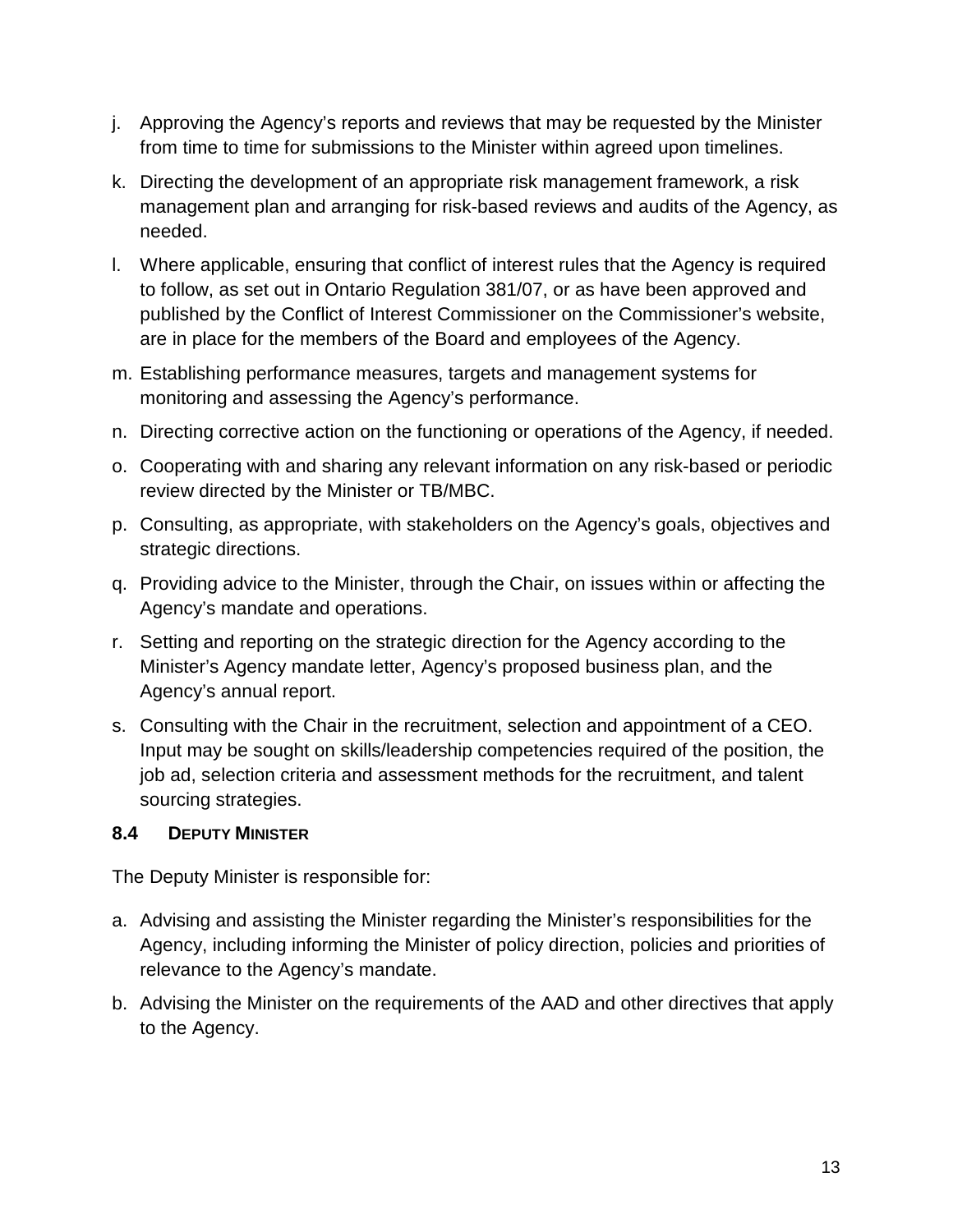- c. Recommending to the Minister, as may be necessary, the evaluation or review, including a risk-based review, of the Agency or any of its programs, or changes to the management framework or operations of the Agency.
- d. Facilitating regular briefings and consultations between the Chair and the Minister, and between the Ministry staff and the Agency staff as needed.
- e. Attesting to TB/MBC on the provincial Agency's compliance with the mandatory accountability requirements set out in the AAD and other applicable TB/MBC directives, the government's operational policies and policy directions based on the annual Certificate of Attestation from the Agency Chair to the Minister.
- f. Ensuring that the Ministry and the Agency have the capacity and systems in place for on-going risk-based management, including appropriate oversight of the Agency.
- g. Ensuring that the Agency has an appropriate risk management framework and a risk management plan in place for managing risks that the Agency may encounter in meeting its program or service delivery objectives.
- h. Undertaking timely risk-based reviews of the Agency, its management or operations, as may be directed by the Minister or TB/MBC.
- i. Establishing a framework for reviewing and assessing the Agency's business plans and other reports.
- j. Supporting the Minister in reviewing the performance targets, measures and results of the Agency.
- k. Advising the Minister on documents submitted by the Agency to the Minister for review or approval, or both, and advising the agency upon Minister approval.
- l. Submitting to the Minister, as part of the annual planning process, a risk assessment and management plan for each risk category.
- m. Undertaking reviews of the Agency as may be directed by the Minister.
- n. Cooperating with any review of the Agency as directed by the Minister or TB/MBC.
- o. Monitoring the Agency on behalf of the Minister while respecting the Agency's authority, identifying needs for corrective action where warranted, and recommending to the Minister ways of resolving any issues that might arise from time to time.
- p. Negotiating a draft MOU with the Chair of the Agency, as well as any amendments to the MOU, as directed by the Minister.
- q. Consulting with the Agency's Chief Executive Officer or Chair, as needed, on matters of mutual importance including services provided by the Ministry and compliance with TB/MBC directives and Ministry policies.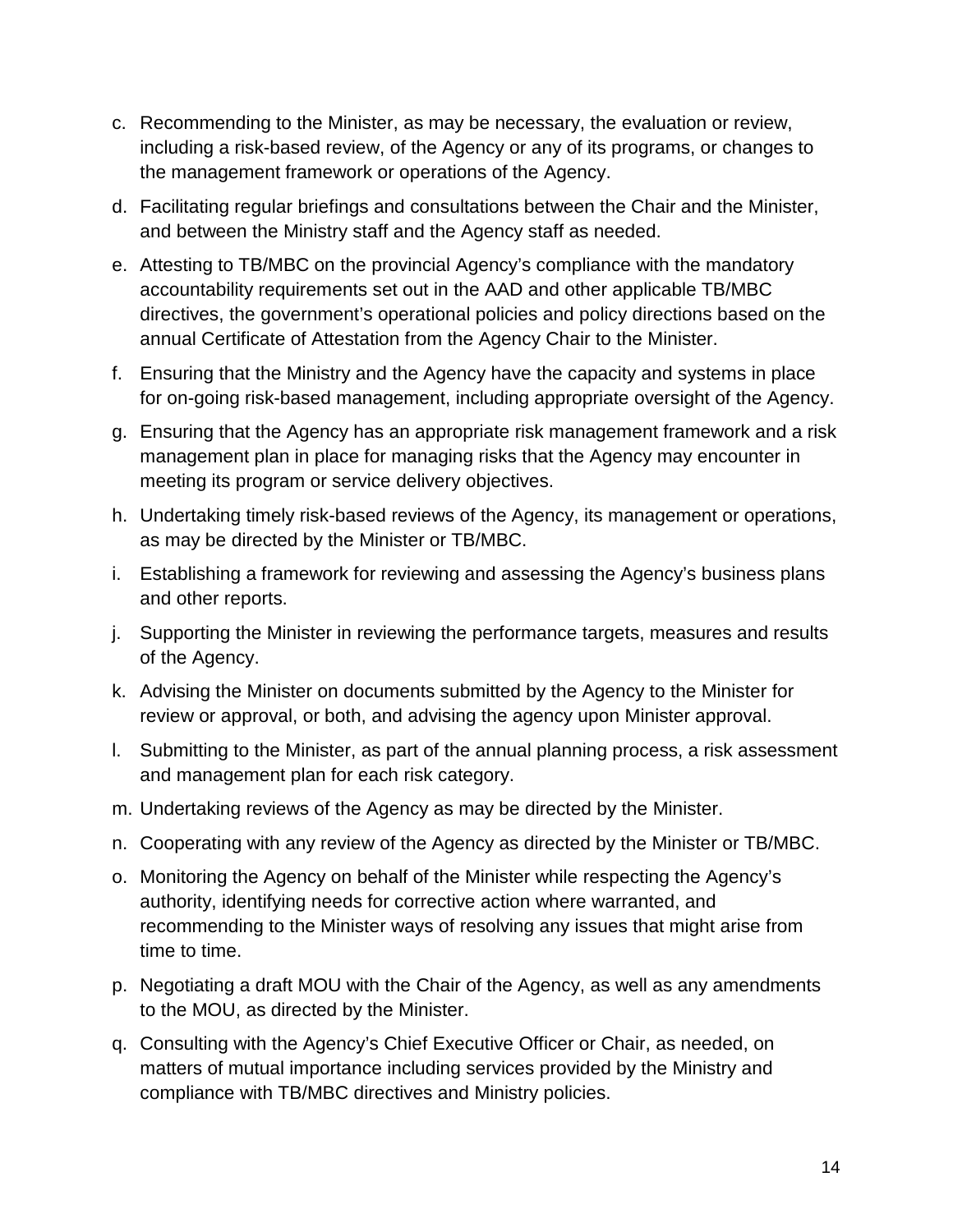- r. Meeting with the Chair or the Chief Executive Officer, as needed, or as directed by the Minister, or upon the request of the Chair or the Chief Executive Officer.
- s. Arranging for administrative, financial and other support to the Agency, as specified in this MOU.
- t. Reporting to TBS on the Agency and Ministry's compliance with the AAD, as required.
- u. Informing the Chair or the Chief Executive Officer, in writing, of new, or changes to, government directives and any exceptions to, or exemptions in whole or in part from TB/MBC directives, government policies, or Ministry administrative policies.
- v. When required, submitting a report to the Secretary of TB/MBC on the wind-down of the Agency, following the disposition of any assets, completion of any outstanding responsibilities by the Agency, and the termination of any appointments.
- w. Engaging and consulting with the Chair on the recruitment, selection and appointment of a CEO for the agency.
- x. Engaging and consulting with the Chair in establishing a performance contract and performance criteria for the CEO and in evaluating and communicating the performance of the CEO pursuant to the performance criteria established by the DM and the Chair (via the Board of Directors).

# <span id="page-14-0"></span>**8.5 CHIEF EXECUTIVE OFFICER (CEO)**

The Chief Executive Officer reports to the Deputy Minister and is accountable to the Board of Directors. The Chief Executive Officer is responsible for:

- a. Managing the day-to-day financial, analytical, and administrative affairs of the Agency in accordance with the mandate of the Agency, TB/MBC and government directives, accepted business and financial practices, and this MOU.
- b. Advising the Chair on the requirements of and the Agency's compliance with the AAD, as well as other TB/MBC and government directives and policies, and Agency by-laws and policies, including annually attesting to the Chair on the Agency's compliance with mandatory requirements.
- c. Applying policies and procedures so that public funds are used with integrity and honesty.
- d. Providing leadership and management to the Agency staff, including human and financial resources management, in accordance with the approved business plan, accepted business and financial practices and standards, the Agency's constituting instrument, and government directives.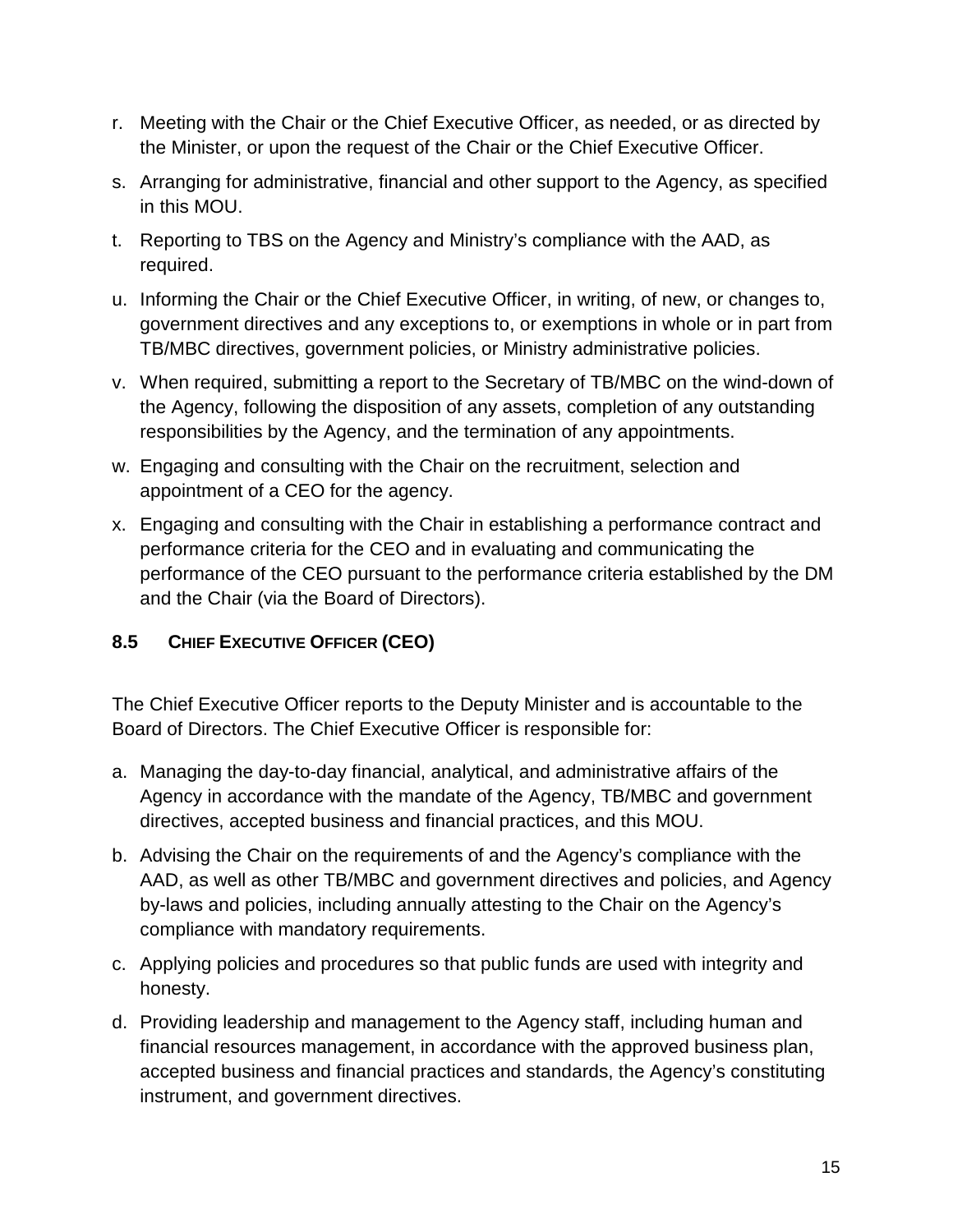- e. Establishing and applying a financial management framework for the Agency in accordance with applicable Minister of Finance/Treasury Board controllership directives, policies and guidelines.
- f. Translating the goals, objectives and strategic directions of the Board into operational plans and activities in accordance with the Agency's approved business plan.
- g. Ensuring that the Agency has the oversight capacity and an effective oversight framework in place for monitoring its management and operations.
- h. Keeping the Board, through the Chair, informed with respect to implementation of policy and the operations of the Agency.
- i. Establishing and applying systems to ensure that the Agency operates within its approved business plan.
- j. Establishing and applying the Agency's risk management framework and risk management plan as directed by the Chair/Board.
- k. Supporting the Chair and the Board in meeting their responsibilities, including compliance with all applicable legislation, directives, policies, procedures and guidelines.
- l. Carrying out in-year monitoring of the Agency's performance and reporting on results to the Board through the Chair.
- m. Keeping the Ministry and the Chair advised on issues or events that may concern the Minister, the Deputy Minister and the Chair in the exercise of their responsibilities.
- n. Seeking support and advice from the Ministry, as appropriate, on Agency management issues.
- o. Establishing and applying a system for the retention of Agency documents and for making such documents publicly available when appropriate, for complying with the *Freedom of Information and Protection of Privacy Act and the Archives and Recordkeeping Act*, where applicable.
- p. Undertaking timely risk-based reviews of the Agency's management and operations.
- q. Consulting with the Deputy Minister, as needed, on matters of mutual importance, including services provided by the Ministry, and on TB/MBC and government directives and Ministry policies.
- r. Cooperating with a periodic review directed by the Minister or TB/MBC.
- s. Fulfilling the role of ethics executive for public servants, other than government appointees, who work in the Agency. Promoting ethical conduct and ensuring that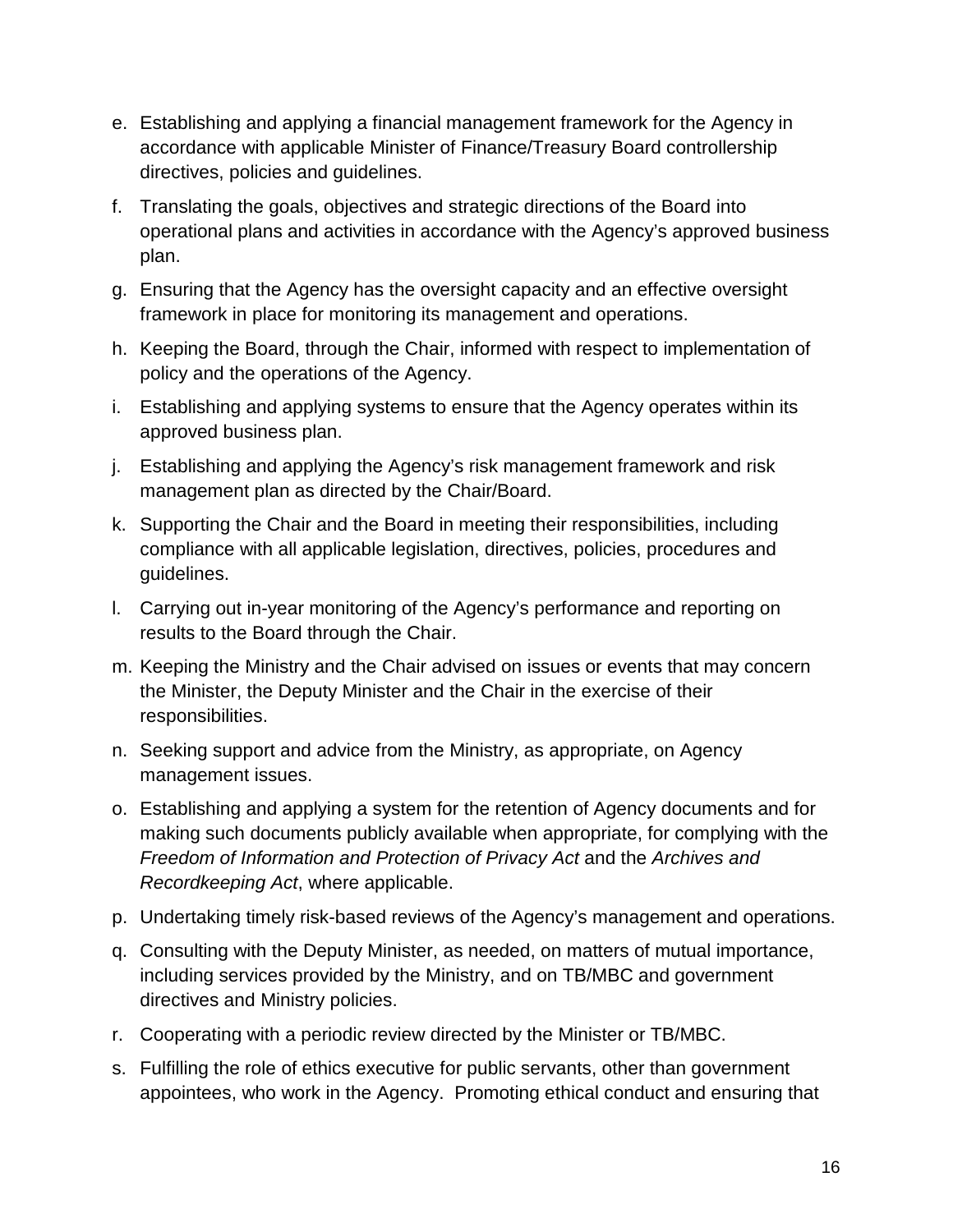<span id="page-16-1"></span>all members of the Agency are familiar with the ethical requirements of the PSOA and the regulations and directives made under that Act, including in respect of conflict of interest, political activity, and the protected disclosure of wrongdoing.

- t. Keeping the Board, through the Chair, informed about operational matters.
- u. Preparing the Agency's annual reports and business plans, as directed by the Board.
- v. Preparing financial reports for approval by the Board.
- w. Preparing a performance review system for staff and implementing the system consistent with OPS requirements.
- x. Attesting to the compliance of the Agency to applicable directives and policies and support the Board to provide the stating of compliance of the Agency.
- y. Meeting the performance objectives jointly set by the Deputy Minister and the Chair

### <span id="page-16-0"></span>**9. Ethical Framework**

The members of the Board who are appointed by the Lieutenant Governor in Council are subject to the conflict of interest provisions of the AAD and the conflict of interest provisions of the PSOA and its regulations.

Board members shall not use any information gained as a result of their appointment to or membership on the Board for personal gain or benefit. A member who has reasonable grounds to believe that he or she has a conflict of interest in a matter before the Board, or a committee of the Board, shall disclose the nature of the conflict to the Chair at the first opportunity and shall refrain from further participation in the consideration of the matter. The Chair shall cause to be recorded in the minutes of the meeting of the Board any declared conflicts of interest.

The Chair, as the Ethics Executive for the Agency's appointees, is responsible for ensuring that appointees of the Agency are informed of the ethical rules to which they are subject, including the rules on conflict of interest, political activity and protected disclosure of wrongdoing that apply to the Agency.

The Chief Executive Office, as the Ethics Executive for the Agency's staff, is responsible for ensuring that staff of the Agency are informed of the ethical rules to which they are subject, including the rules on conflict of interest, political activity and protected disclosure of wrongdoing that apply to the Agency.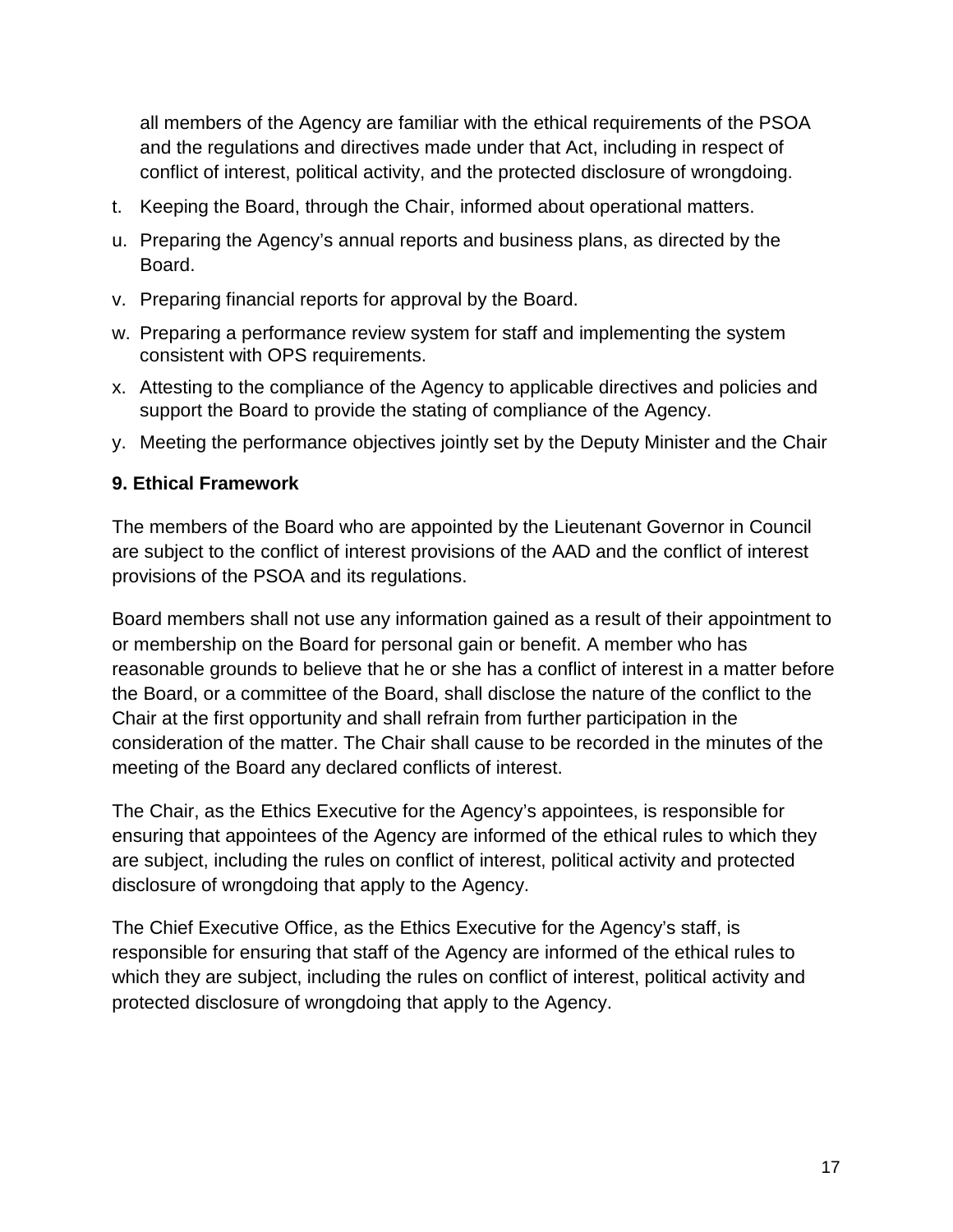### <span id="page-17-0"></span>**10. Reporting Requirements**

#### **10.1 BUSINESS PLAN**

- a. The Chair will ensure that the Minister is provided annually with the Agency's business plan covering a minimum of three (3) years from the current fiscal year. The annual business plan shall be in accordance with the requirements set out in the AAD and include a financial budget, a risk assessment, management plan, and key priorities and risks of the long-term capital plan, for approval by the Minister.
- b. The annual business plan is to be submitted to the Ministry's Assistant Deputy Minister responsible for Agency oversight or designated equivalent within three months prior to the Agency's fiscal year-end.
- c. The Chair is responsible for ensuring that the Agency's business plan includes a system of performance measures and reporting on the achievement of the objectives set out in the business plan. The system must include performance goals, how they will be achieved, and targeted results and timeframes.
- d. The Chair will ensure that the business plan includes a risk assessment and risk management plan to assist the Ministry in developing its own risk assessment and risk management plan as required by the AAD to assess risks, develop and maintain necessary records, and report to TB/MBC.
- e. The Chair will ensure that publicly posted business plans do not disclose personal information, sensitive employment and labour relations information, solicitor-client privileged information, Cabinet confidential information, trade secrets, information that would prejudice the financial or commercial interests of the provincial Agency in the marketplace, and information that would otherwise pose a risk to the security of the facilities and/or operations of the provincial Agency.
- f. The Minister will review the Agency's annual business plan and will promptly advise the Chair whether or not he/she concurs with the direction proposed by the Agency. The Minister may advise the Chair where and in what manner the Agency's plan varies from government or Ministry policy or priorities as may be required, and the Chair, on behalf of the Board of Directors, will revise the Agency's plan accordingly. Business plans are only to be considered valid once the responsible Minister has approved the plan and the approval has been expressed in writing.
- g. In the absence of a Minister-approved business plan, the agency is to continue its business according to standard operating procedures without engaging in new initiatives referenced in the business plan until Minister's approval is received.
- h. In addition, TB/MBC may require the Minister to submit the Agency's business plan to TB/MBC for review at any time.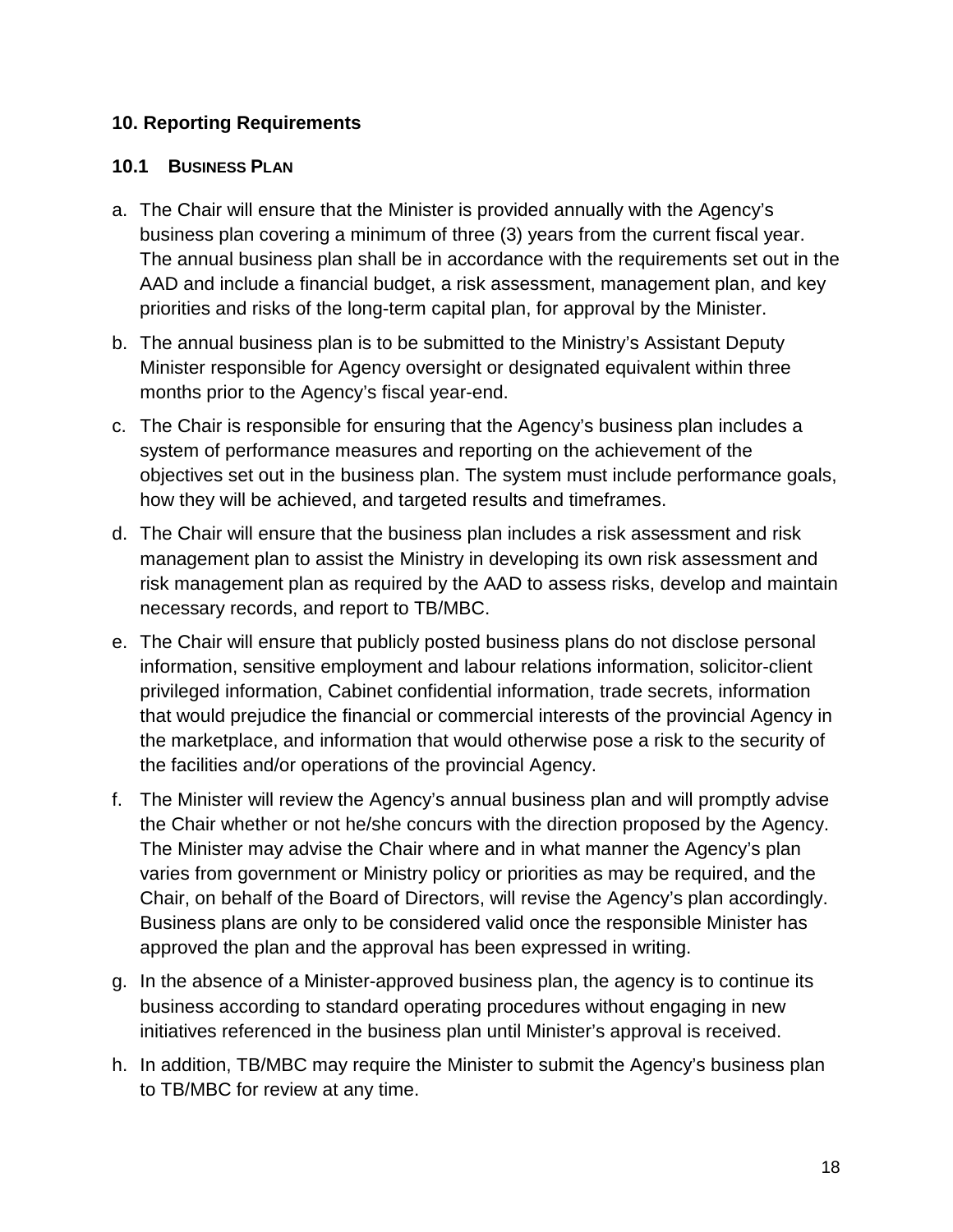i. The Chair, through the Chief Executive Officer, will ensure that its Minister-approved business plan is made available to the public in an accessible format, in both official languages, on the Agency's website within 30 days of Minister's approval of the plan.

# <span id="page-18-0"></span>**10.2 ANNUAL REPORTS**

- a. The Chair is responsible for ensuring that the Agency's annual report is prepared and submitted to the Minister for approval within 120 calendar days after the Agency's fiscal year end or, where the Auditor General is the auditor of record, within 90 calendar days of the Agency's receipt of the audited financial statement. The annual report shall be in accordance with the requirements set out in the AAD.
- b. The Chair, through the CEO, will ensure that the annual report is prepared as a text document, without images or graphics, with the exception of the provincial and Agency logos on the front page.
- c. The Chair will ensure that publicly posted annual reports do not disclose: personal information, sensitive employment and labour relations information, solicitor-client privileged information, Cabinet confidential information, trade secrets, information that would prejudice the financial or commercial interests of the provincial Agency in the marketplace, and information that would otherwise pose a risk to the security of the facilities and/or operations of the provincial Agency.
- d. The Minister will receive and review the provincial Agency's annual report, will approve the report within 60 calendar days after the day of receipt and advise the Agency.
- e. The Minister will, within 30 calendar days of approval, table the report in the Legislative Assembly and advise the Agency.
- f. The Chair, through the Chief Executive Officer, will ensure that its annual report is publicly posted in an accessible format, in accordance with the Communications in both official languages, on the Agency's website after the report has been tabled in the Legislature and tabling in the Legislative Assembly.
- g. When distributing annual reports, digital formats and channels for distribution must be used unless otherwise required (e.g. by directive, legislation).

# <span id="page-18-1"></span>**10.3 OTHER REPORTS**

The Chair is responsible on behalf of the Board of Directors for:

a. Ensuring that the reports and documents set out in Appendix 1 to this MOU are submitted for review and approval by the Minister in accordance with the prescribed timelines.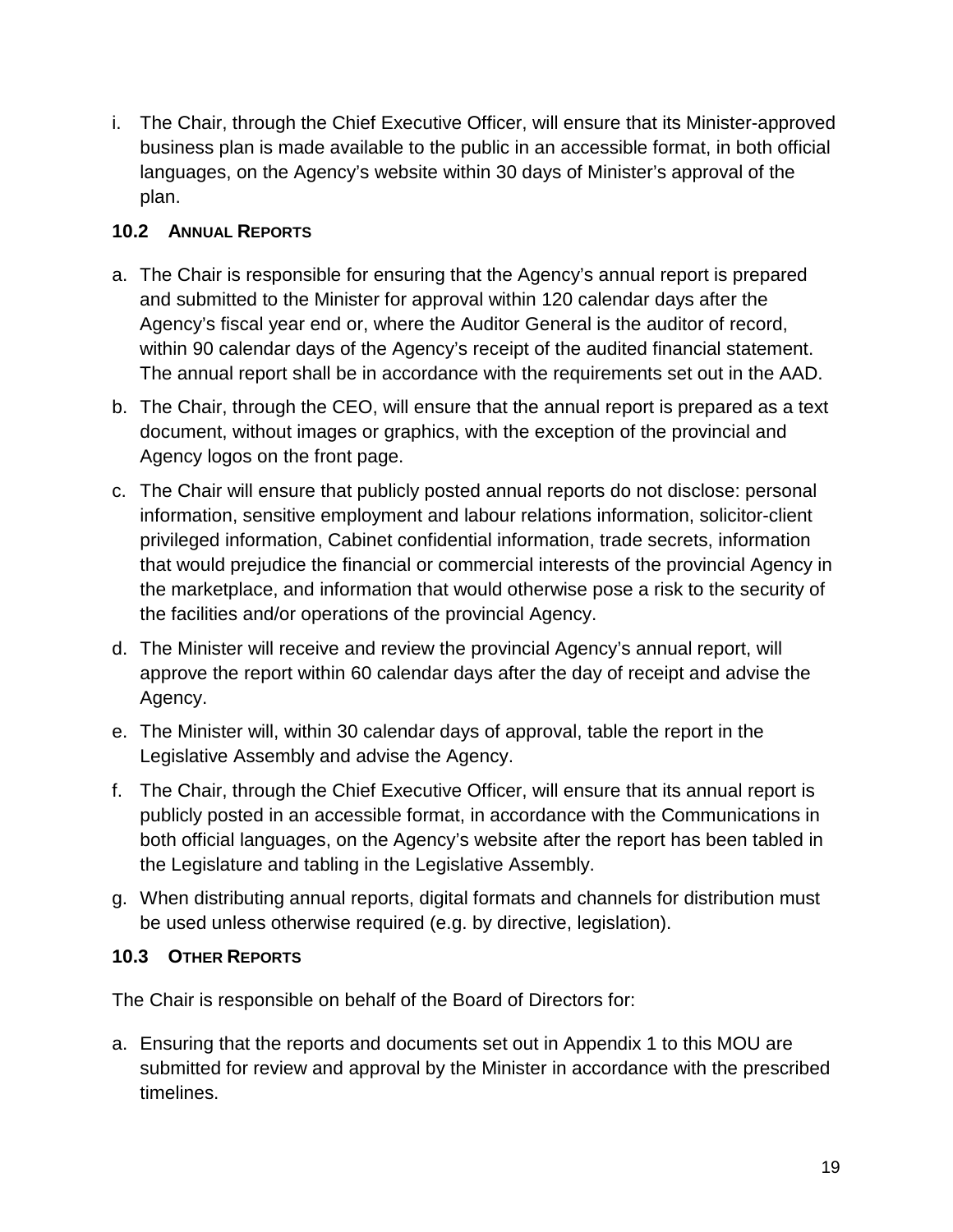b. Supplying specific data and other information, at the request of the Minister or the Deputy Minister, that may be required from time-to-time for the purpose of the Ministry's administration.

### <span id="page-19-0"></span>**11. Public Posting Requirements**

- a. The provincial Agency, through the Chair on behalf of the Board of Directors, will ensure that the following approved governance documents are posted in an accessible format, in accordance with the Communications in French Guidelines, 2009, on the Agency's website within the specified timelines:
	- Memorandum of Understanding and any Letter of Affirmation 30 calendar days of signing by both parties
	- Agency Mandate Letter no later than the corresponding annual business plan
	- Annual Business Plan 30 calendar days of Minister's approval
	- Annual Report 30 days of Minister's approval and tabling (the report must first be tabled in the Legislative Assembly).
- b. Posted governance documents should not disclose personal information, sensitive employment and labour relations information, solicitor-client privileged information, Cabinet confidential information, trade secrets or scientific information, information that would prejudice the financial or commercial interests of the provincial Agency in the marketplace, and information that would otherwise pose a risk to the security of the facilities and/or operations of the provincial Agency
- c. The provincial Agency, through the Chair on behalf of the Board of Directors, will ensure that expense information is posted on the Agency website in accordance with the requirements of the MBC Travel, Meal and Hospitality Expenses Directive.
- d. The provincial Agency, through the Chair on behalf of the Board of Directors, will ensure that any other applicable public posting requirements are met.

### <span id="page-19-1"></span>**12. Communications and Issues Management**

The parties to this MOU recognize that the timely exchange of information on the operations and administration of the Agency is essential for the Minister to meet his/her responsibilities for reporting and responding to the Legislative Assembly on the affairs of the Agency. The parties also recognize that it is essential for the Chair on behalf of the Board of Directors to be kept informed of the government initiatives and broad policy directions that may affect the Agency's mandate and functions.

The Minister and the Chair on behalf of the Board of Directors, therefore, agree that: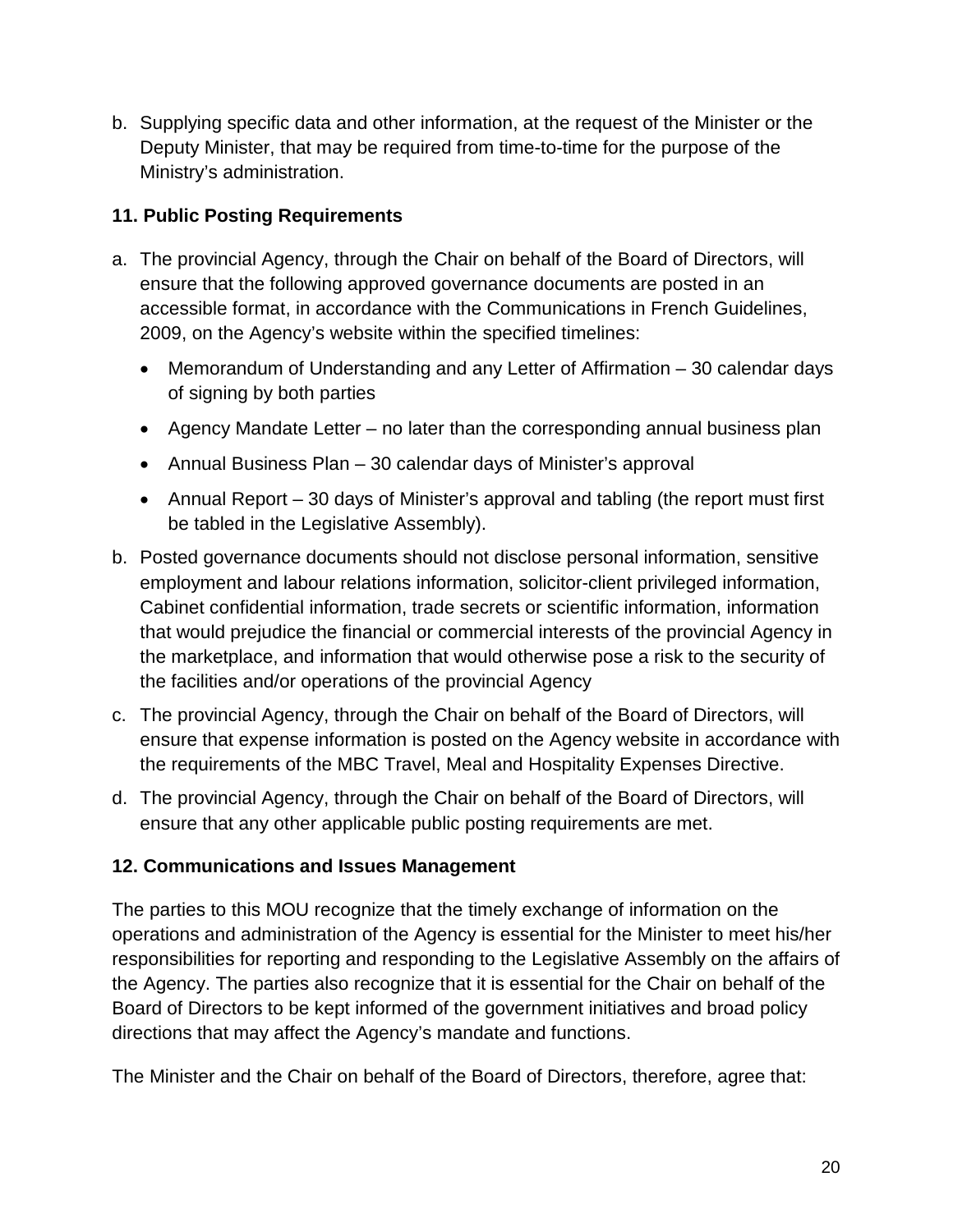- a. The Chair will keep the Minister advised, in a timely manner, of all planned events or issues, including contentious matters, that concern or can be reasonably expected to concern the Minister in the exercise of his/her responsibilities.
- b. The Minister will consult with the Chair in a timely manner, as appropriate, on broad government policy initiatives or legislation being considered by the government that may impact on the Agency's mandate or functions, or which otherwise will have a significant impact on the Agency.
- c. The Minister and the Chair will consult with each other on public communication strategies and publications. They will keep each other informed of the results of stakeholder and other public consultations and discussions.
- d. The Minister and the Chair will meet at least annually, or as requested by either party, to discuss issues relating to the fulfillment of the Agency's mandate, management and operations.
- e. The Deputy Minister and the CEO will meet on a regular basis, or as requested by either party, to discuss issues relating to the delivery of the Agency's mandate and the efficient operation of the Agency, and the provision of services by the Ministry to the Agency, if applicable. The Deputy Minister and the CEO shall provide timely information and advice to each other concerning significant matters affecting the Agency's management or operations.
- f. The Agency and Ministry will adhere to the Public Communications Protocol established by the Ministry.

# <span id="page-20-0"></span>**13. Administrative Arrangements**

### <span id="page-20-1"></span>**13.1 APPLICABLE GOVERNMENT DIRECTIVES**

- a. The Chair, on behalf of the Board of Directors, is responsible for ensuring that the Agency operates in accordance with all applicable TB/MBC, PSC and government directives, as well as applicable Ministry financial and administrative policies and procedures. Appendix **2** to this MOU provides a list of applicable directives and policies.
- b. The Ministry will inform the Agency of amendments or additions to directives, policies and guidelines that apply to the Agency; however, the Agency is responsible for complying with all directives, policies and guidelines to which it is subject.
- c. In addition to complying with the MBC Realty Directive, the Agency shall comply with the Ministry of Infrastructure Realty Policy including any appendices to this policy when acquiring space for accommodation and program purposes. The Ministry will ensure that the Agency is provided with any updates to this policy.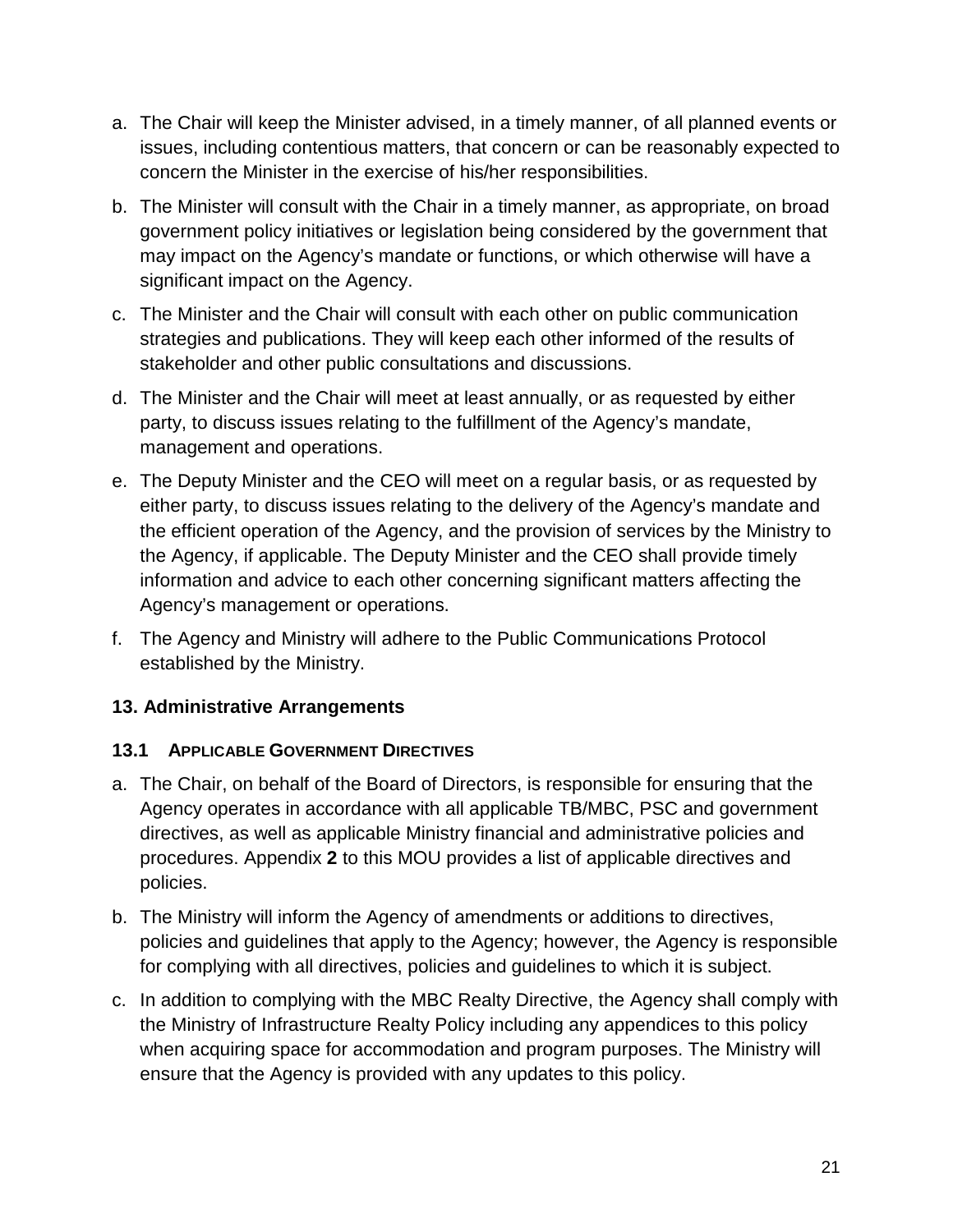- d. The CEO is responsible for ensuring that clear expectations are established for transfer payment recipients, and for ensuring effective diligence when setting up and monitoring transfer payment contracts to ensure public services are delivered, commitments are fulfilled and the right controls are in place to ensure the prudent use of taxpayers' money.
- e. The inclusion of alcohol in the provision of hospitality is integral to the business of the Agency. Any such expenses shall be in compliance with, and receive prior approval from, the appropriate authority according to the Travel, Meals and Hospitality Expenses Directive. The Agency's mandate may require the inclusion of alcohol in providing hospitality as part of business practices. These include fundraising events and business development activities related to the Trust's business enterprise and its self-generated revenues necessary to meet its mandate.

#### <span id="page-21-0"></span>**13.2 ADMINISTRATIVE AND ORGANIZATIONAL SUPPORT SERVICES**

- a. The Deputy Minister is responsible for providing the Agency with the administrative and organizational support services listed in Appendix 3 to this MOU, and for negotiating with Ontario Shared Services concerning these services, as appropriate.
- b. Appendix 3 may be reviewed at any time at the request of either party.
- c. The Deputy Minister will ensure that the support or services provided to the Agency are of the same quality as those provided to the Ministry's own divisions and branches.

#### <span id="page-21-1"></span>**13.3 LEGAL SERVICES**

- a. Legal services to the Agency will be provided by the Ministry of the Attorney General through the Ministry's Legal Branch.
- b. The Agency may make a request to the Ministry's Legal Director for outside legal services when it requires expertise which is unavailable within the Ministry of the Attorney General. Any such outside legal services will be acquired in accordance with the Ministry of the Attorney General's Operating Policy on Acquiring and Using Legal Services.

#### <span id="page-21-2"></span>**13.4 CREATION, COLLECTION, MAINTENANCE AND DISPOSITION OF RECORDS**

- a. The CEO is responsible for ensuring that a system is in place for the creation, collection, maintenance and disposal of records.
- b. The CEO is responsible for ensuring that the provincial Agency complies with all government legislation, directives and policies related to information and records management.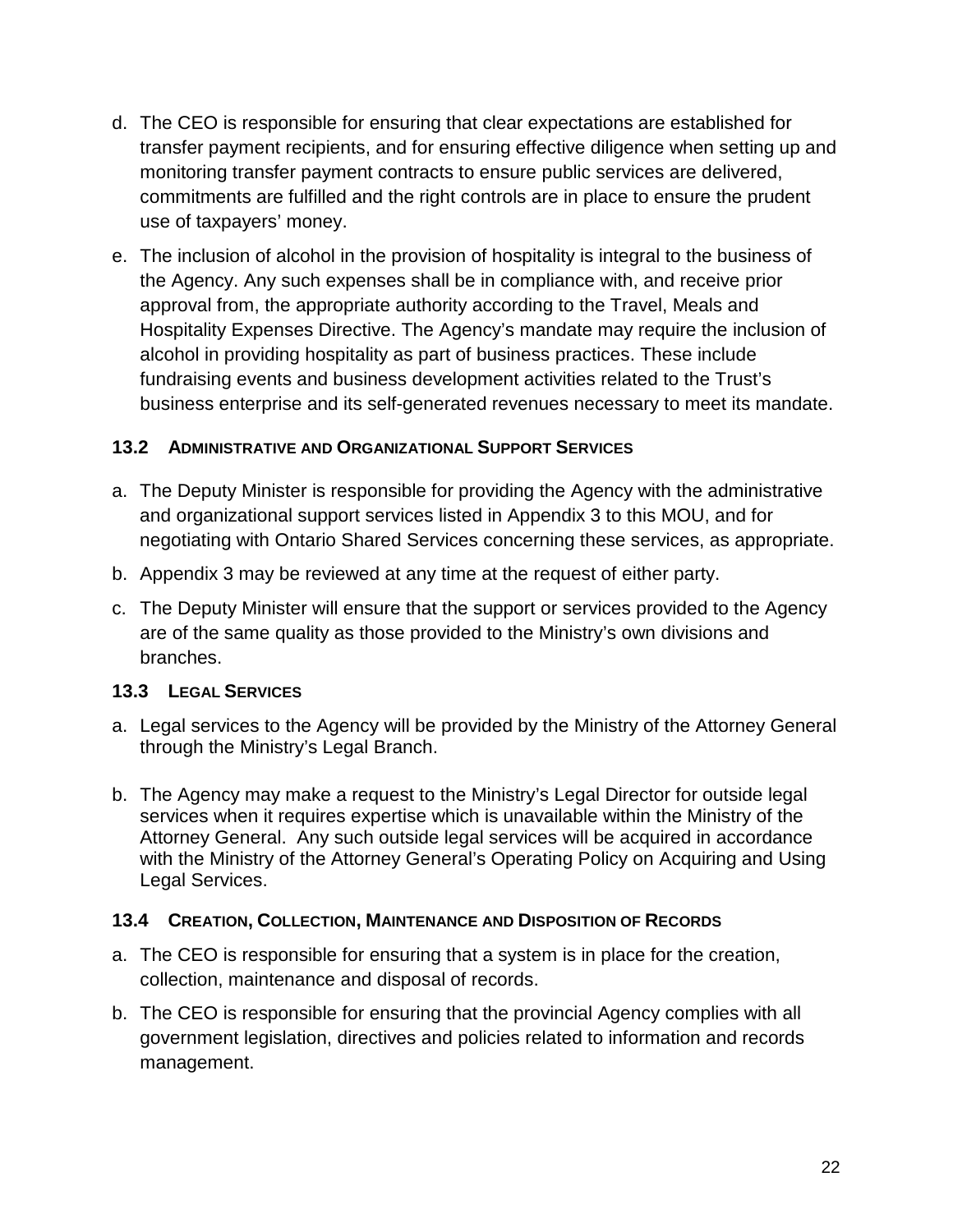- c. The CEO, the Chair and the Board shall protect the legal, fiscal and other interests of the Agency by implementing reasonable measures to ensure the ongoing viability, integrity, preservation and security of all official records created, commissioned or acquired by the Agency. This includes, but is not limited to, all electronic records, such as emails, information posted on the Agency's website(s), database data sets, and all records stored on personal computers and shared drives.
- d. The Chair, on behalf of the Board of Directors, is responsible for ensuring measures are implemented requiring the Agency's employees to create full, accurate and reliable records that document and support significant business transactions, decisions, events, policies and programs.
- e. The CEO is responsible for ensuring that the Agency complies with the *Archives and Recordkeeping Act, 2006*, S.O. 2006, c. 34, Schedule A.
- f. In accordance with s. 10 of the *Auditor General Act*, the Auditor General is entitled to have free access to all books, accounts, financial records, electronic data processing records, reports, files and all other papers, things or property belonging to or used by the Agency of the Crown that the Auditor General believes to be necessary to perform his or her duties under this Act. 2004, c. 17, s. 13.

### <span id="page-22-0"></span>**13.5 INTELLECTUAL PROPERTY**

a. The Chair, on behalf of the Board of Directors, is responsible for ensuring that the legal, financial and other interests of the government related to intellectual property are protected in any contract that the Agency may enter into with a third party that involves the creation of intellectual property.

# <span id="page-22-1"></span>**13.6 FREEDOM OF INFORMATION AND PROTECTION OF PRIVACY**

- a. The Chair and the Minister acknowledge that the Agency is bound to follow the requirements set out in the *Freedom of Information and Protection of Privacy Act* (FIPPA) in relation to the collection, retention, security, use, distribution and disposal of records.
- b. The Minister is the institution head for the purposes of the FIPPA.
- c. The Minister has delegated some of his/her powers and duties under FIPPA to the Chief Executive Officer with respect to the Agency pursuant to a Minister's Delegation dated April 30, 2012. The Chief Executive Officer recognizes that the Minister is ultimately responsible and accountable to the Legislature for ensuring the Agency's compliance with FIPPA.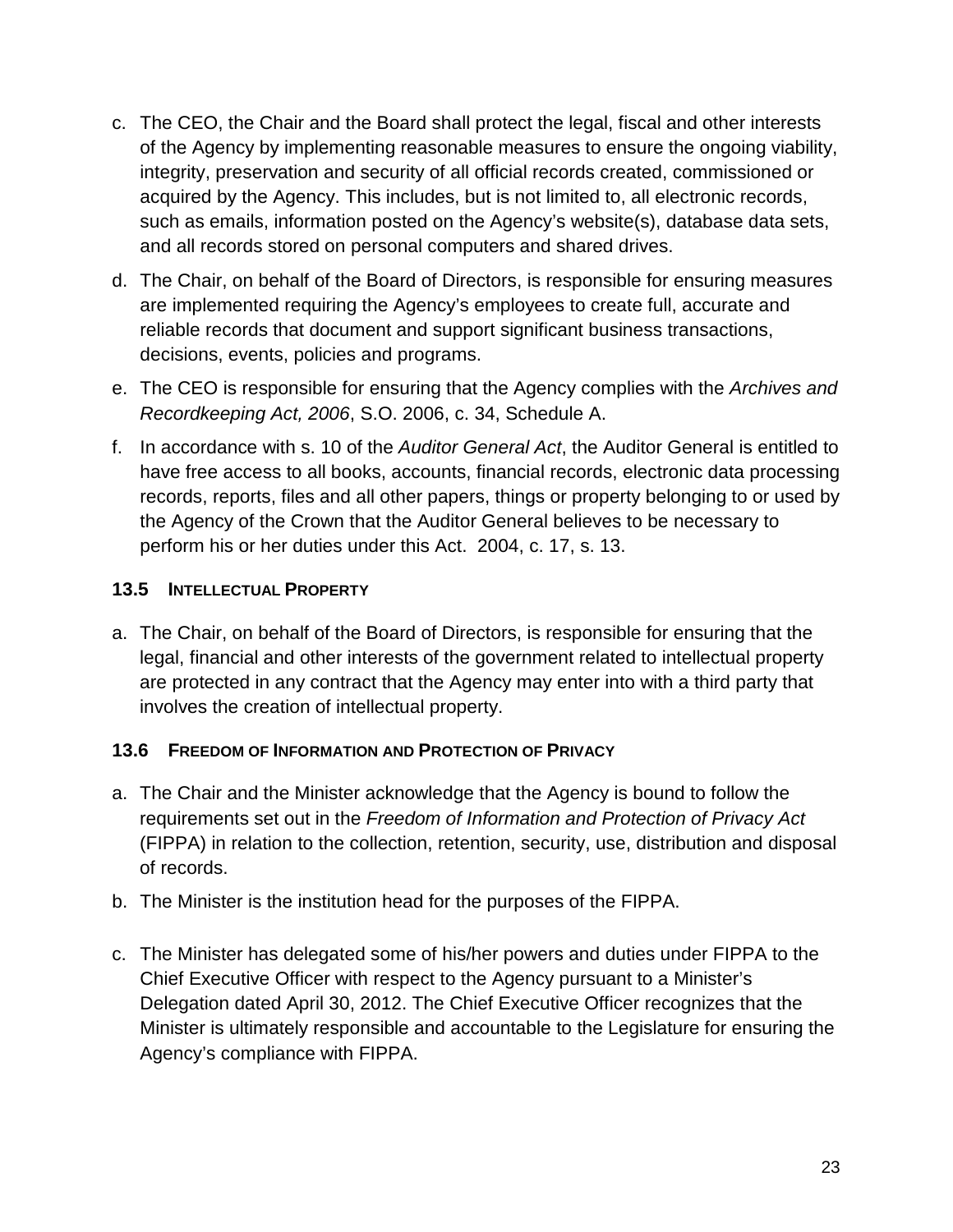### <span id="page-23-0"></span>**13.7 SERVICE STANDARDS**

- a. The provincial Agency shall establish customer service and quality standards that are consistent with the appropriate standards of the government, the Ministry and the Ontario Public Service.
- b. The Chair will ensure that the Agency delivers its services at a quality standard that reflects the principles and requirements of the OPS Service Directive.
- c. The Agency has in place a formal process for responding to complaints about the quality of services received by clients/customers of the Agency consistent with the government's service quality standards.
- d. The Agency's annual business plan will include performance measures and targets for client/customer service and the Agency's response to complaints.
- e. The provincial Agency shall comply with the *Accessibility for Ontarians with Disabilities Act*.

### <span id="page-23-1"></span>**14. Financial Arrangements**

### <span id="page-23-2"></span>**14.1 GENERAL**

- a. All financial procedures for the provincial Agency shall be in accordance with applicable TB/MBC and Ministry of Finance directives and guidelines, Ministry corporate financial and administrative policies and procedures, and other Government of Ontario guidelines, directives and policies, as set out in Appendix **2** of this MOU.
- b. When ordered to do so by the Minister of Finance and/or the President of the Treasury Board, pursuant to Section 16.4 of the *Financial Administration Act*, the Agency shall pay into the CRF any money that the Minister of Finance and/or the President of the Treasury Board determines is surplus to its requirements.
- c. Pursuant to Section 28 of the *Financial Administration Act*, the Agency shall not enter into any financial arrangement or commitment, guarantee, indemnity or similar transaction that may increase, directly or indirectly, the indebtedness or contingent liabilities of the Government of Ontario without the written approval of the Minister of Finance and/or the President of the Treasury Board. The Minister's approval is required before seeking statutory approval from the Minister of Finance.
- d. The provincial Agency's approved operating and capital allocations may be adjusted in a given year if in-year fiscal constraints are ordered by Cabinet or the Minister. The Agency will be provided with notice of changes to its allocation as soon as is reasonably possible. Where the Agency must reallocate resources as a result of its operating and/or capital allocations being adjusted, the Agency shall inform and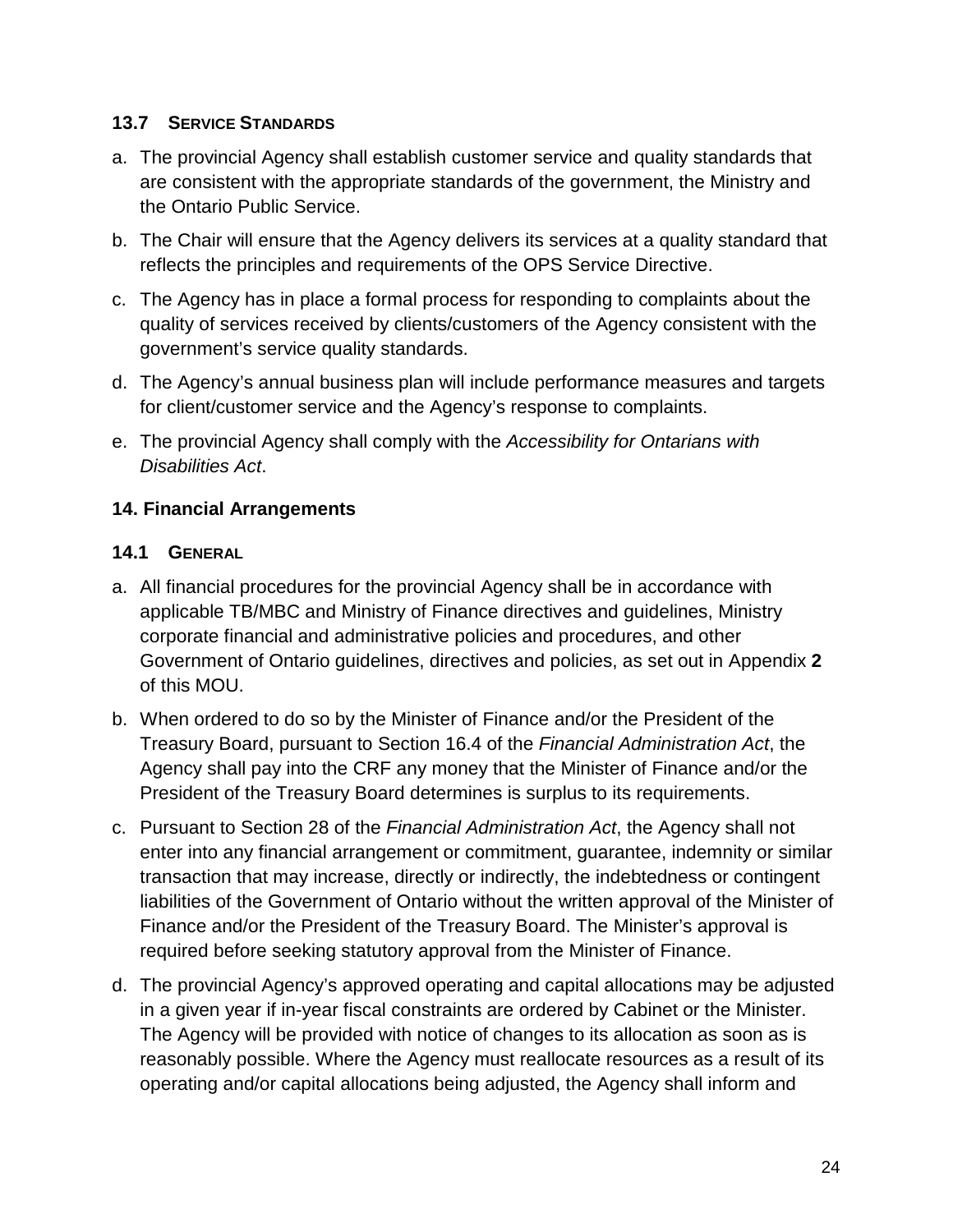discuss the implications including financial, legal, and public reputation with the Ministry before making such changes.

e. The CEO shall be responsible for providing the Ministry with the necessary documentation to support the Agency's expenditures.

# <span id="page-24-0"></span>**14.2 FUNDING**

- a. The Agency is partially funded by the Government of Ontario, out of the Consolidated Revenue Fund pursuant to an appropriation authorized by the Legislative Assembly, and is subject to adjustments made by the Minister, TB/MBC or the Legislative Assembly.
- b. The Chief Executive Officer will prepare estimates of the Agency's expenditures for inclusion in the Ministry's business plan for presentation to the Legislative Assembly. The Chair will deliver these estimates to the Minister in sufficient time to be analyzed and approved by the Minister.
- c. The estimates provided by the Chair may, after appropriate consultation with the Chair, be altered as required. The parties acknowledge that TB/MBC has final decision-making authority.
- d. Financial procedures of the Agency must be in accordance with TB/MBC and Ministry of Finance directives and guidelines and other applicable government direction.
- e. The provincial Agency shall maintain a bank account in its own name and manage its financial activities, including leasing, investment and management of cash in accordance with the Ontario Financing Authority's policy directions.

# <span id="page-24-1"></span>**14.3 FINANCIAL REPORTS**

- a. The Chair, on behalf of the Board of Directors, will provide to the Minister audited annual financial statements, and will include them as part of the Agency's annual report. The statements will be provided in a format that is in accordance with the province's stated accounting policies issued by the Office of the Provincial Controller Division.
	- b. Where an Agency meets the criteria for consolidation in the Province's accounts, the Agency will complete and submit consolidation templates to the Ministry semi-annually, or as requested by the Ministry where applicable.

# <span id="page-24-2"></span>**14.4 TAXATION STATUS: HARMONIZED SALES TAX (HST)**

Collection/Remittance of HST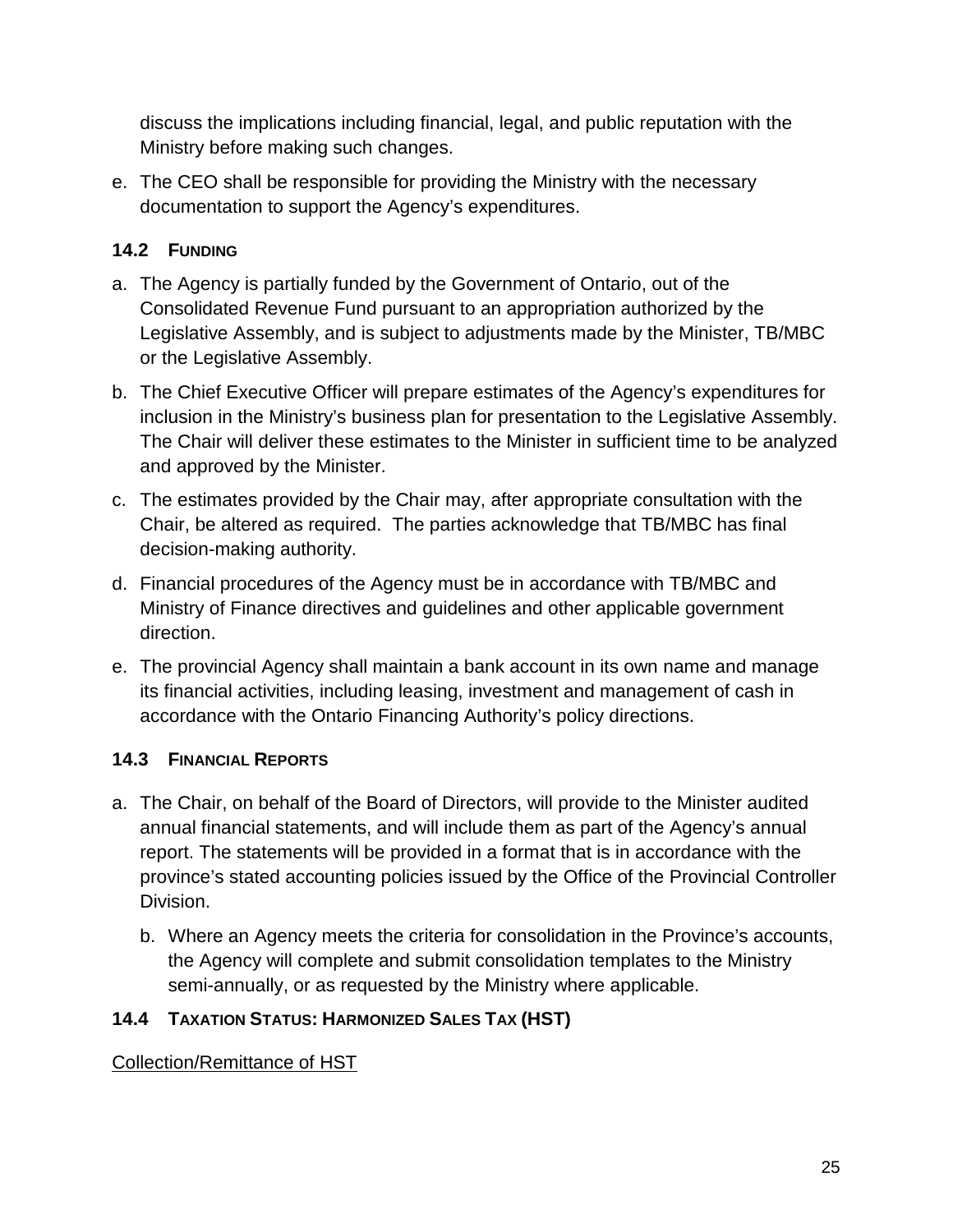a. The Agency is responsible for complying with its obligations as a supplier under the federal *Excise Tax Act* to collect and remit HST in respect of any taxable supplies made by it.

#### Payment/Recovery of HST

- b. The Agency is responsible for paying HST where applicable, in accordance with the *Excise Tax Act* (Canada).
- c. Under the Canada-Ontario Reciprocal Taxation Agreement, the Agency is entitled to claim HST government rebates in respect of any HST paid by the Agency to suppliers, subject to any restrictions specified by Finance Canada.
- d. The Agency will not claim an HST government rebate in respect of tax for which it has claimed a refund, input tax credit or other rebate under the Excise Tax Act (Canada).
- e. The Agency is responsible for providing the Ministry of Finance or the Canada Revenue Agency, upon request, with any information necessary to determine the amount of an HST government rebate.

### <span id="page-25-0"></span>**15. Audit and Review Arrangements**

### <span id="page-25-1"></span>**15.1 AUDITS**

- a. In accordance with section 16 of the Act, the Agency is audited annually by Auditor General of Ontario.
- b. The Agency is subject to periodic review and value-for-money audit by the Auditor General of Ontario under the *Auditor General Act* or by the Ontario Internal Audit Division of Treasury Board Secretariat.
- c. The Ontario Internal Audit Division may also carry out an internal audit, if approved to do so by the Ministry's Audit Committee or by the Government Corporate Audit Committee.
- d. Regardless of any previous or annual external audit, the Minister may direct that the Agency be audited at any time.
- e. The Agency will promptly provide a copy of every external audit report (including third-party audits) to the Minister, who may share it with the Minister of Finance/President of Treasury Board. The Agency will also provide a copy of its response to the audit report and any recommendations therein. The Agency will advise the minister annually on any outstanding audit recommendations.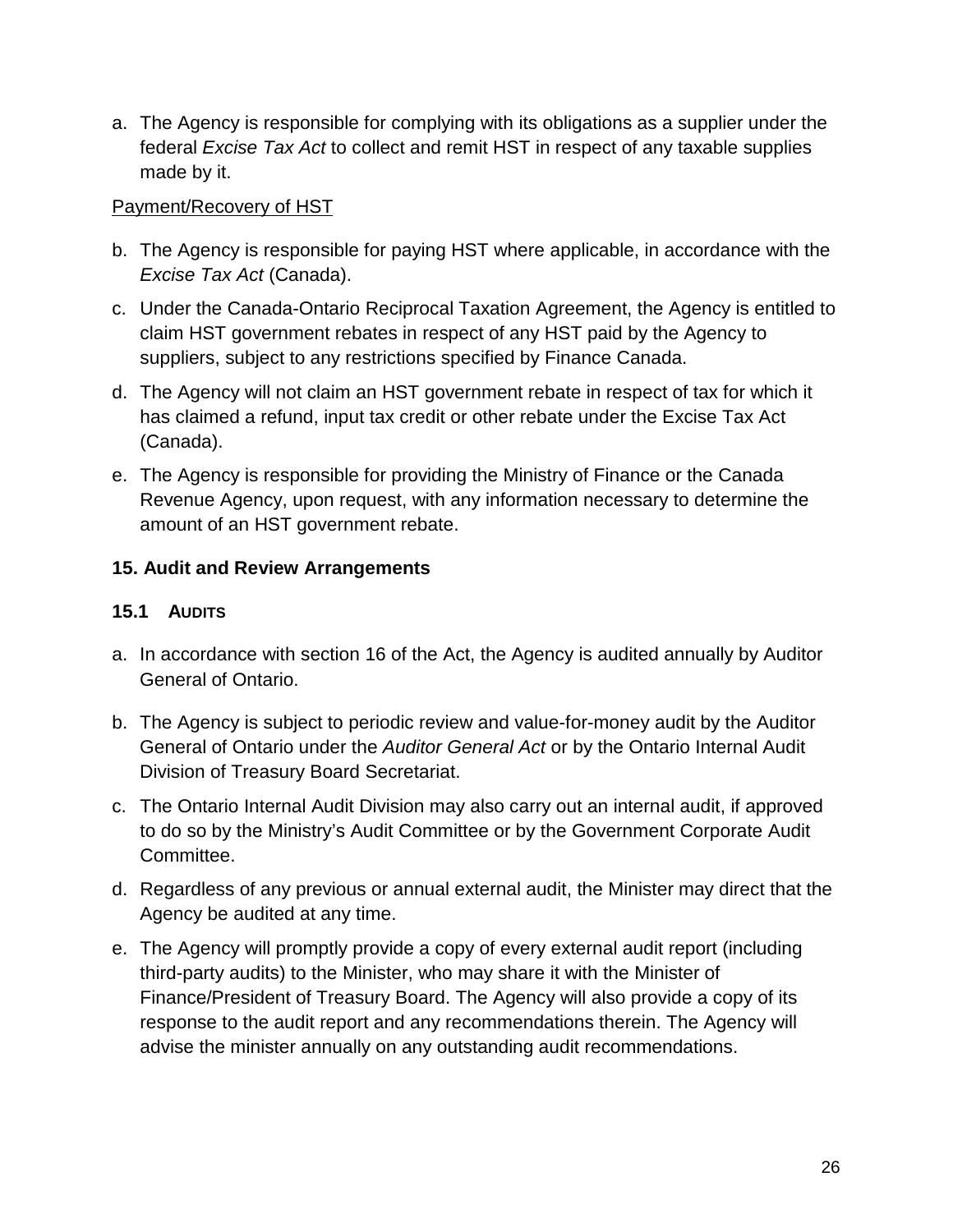f. The Chair, on behalf of the Board of Directors, may request an external audit of the financial transactions or management controls of the Agency, at the Agency's expense.

# <span id="page-26-0"></span>**15.2 OTHER REVIEWS**

- a. The Agency is subject to periodic review initiated at the discretion and direction of TB/MBC or the Minister. The review may cover such matters relating to the Agency that are determined by TB/MBC or the Minister, and may include the mandate, powers, governance structure and/or operations of the Agency.
- b. In requiring a periodic review, the Minister or TB/MBC shall determine the timing and responsibility for conducting the review, the roles of the Chair, the Board of Directors, and the Minister, and how any other parties are involved.
- c. A mandate review of the provincial Agency will be conducted at least once every seven years.
- d. The Minister will consult the Chair, on behalf of the Board of Directors, as appropriate during any such review.
- e. The Chair, Board and the Chief Executive Officer will cooperate in any review.
- f. In the event of a review initiated at the direction of the Minister, the Minister shall submit any recommendations for change that are developed from the results of the review regarding the Agency to TB/MBC for consideration.

# <span id="page-26-1"></span>**16. Staffing and Appointments**

# <span id="page-26-2"></span>**16.1 DELEGATION OF HUMAN RESOURCES MANAGEMENT AUTHORITY**

a. Where the PSC has delegated its powers, duties and functions in relation to human resources management to the Deputy Minister, Chair or prescribed individual under Ontario Regulation 148/10 under PSOA, that person is accountable for exercising that authority in compliance with any relevant legislation, directives or policies in accordance with the mandate of the Agency, and within the parameters of the delegated authority.

# <span id="page-26-3"></span>**16.2 STAFFING REQUIREMENTS**

- **a.** The Agency is staffed by persons employed under Part III of PSOA.
- b. The Agency, in its dealings with staff employed under Part III of PSOA, is subject to MBC human resource directives and Public Service Commission directives under PSOA.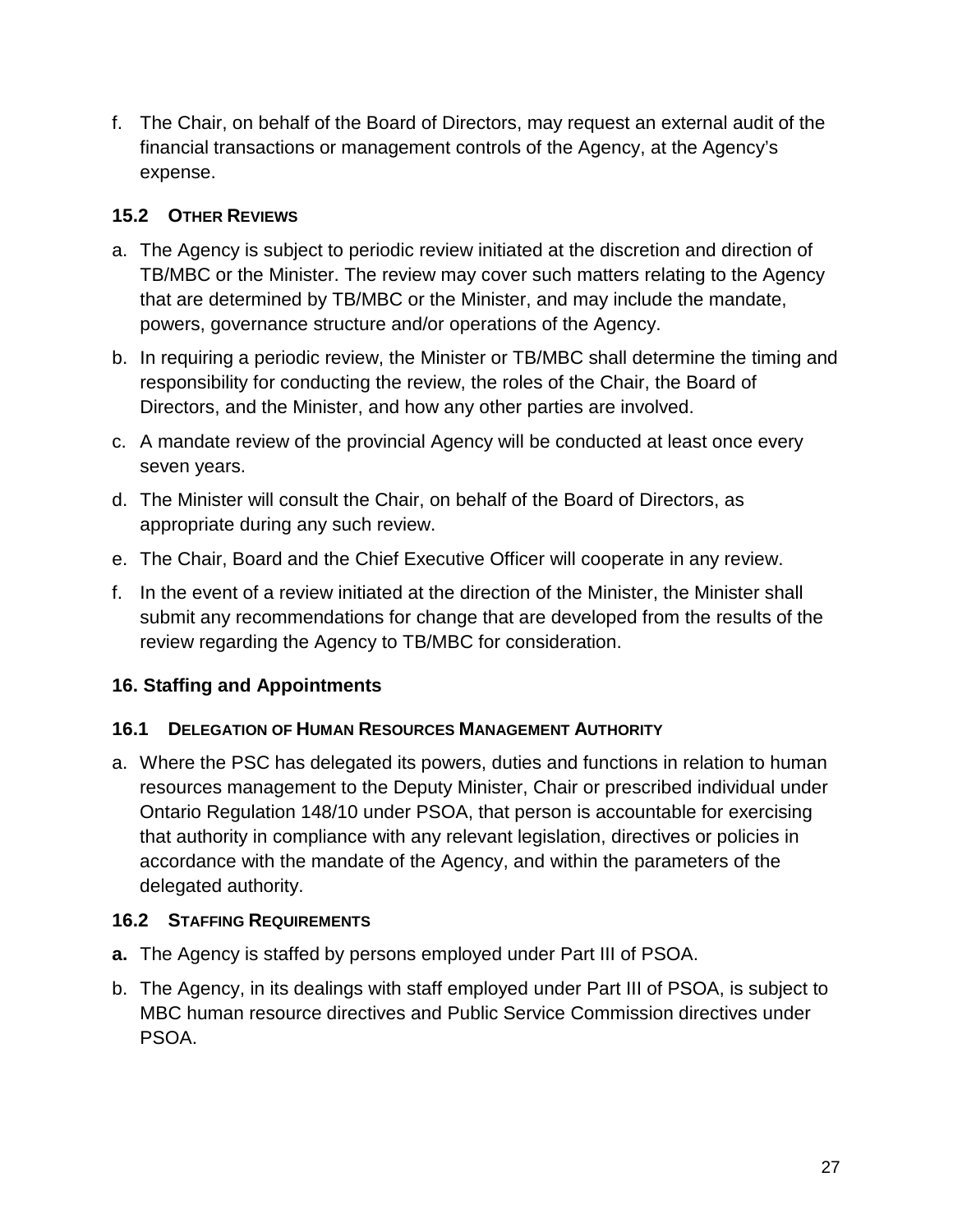### <span id="page-27-0"></span>**16.3 APPOINTMENTS**

- a. The Chair and Vice-Chair are appointed and designated by the Lieutenant Governor in Council on the recommendation of the Premier pursuant to subsections 5(2) and 5(4) of the Act for a term of up to three years.
- b. The members are appointed by the Lieutenant Governor in Council on the recommendation of the Premier pursuant to subsection 5(2) of the Act for a term of up to three years.
- c. As set out in subsection 5(2) of the Act, there is no maximum number of members, however, there must not be fewer than 12 members.

### <span id="page-27-1"></span>**16.4 REMUNERATION**

- a. Subsection 14(1) of the Act states that Board members shall serve without remuneration but that they shall be reimbursed for proper and reasonable travelling and other expenses incurred in the work of the Agency.
- b. Travel expenses of Board members must comply with the MBC Travel, Meal and Hospitality Expenses Directives. Reasonable expenses shall be reimbursed.

# <span id="page-27-2"></span>**17. Risk Management, Liability Protection and Insurance**

# <span id="page-27-3"></span>**17.1 RISK MANAGEMENT**

- a. The Chair, on behalf of the Board of Directors, is responsible for ensuring that a risk management strategy is developed for the provincial Agency, in accordance with the OPS Risk Management process.
- b. The Agency shall ensure that the risks it faces are dealt with in an appropriate manner.

# <span id="page-27-4"></span>**17.2 LIABILITY PROTECTION AND INSURANCE**

- a. The Agency is covered under the Government's General & Road Liability Protection Program (GRLPP) for bodily injury, personal injury and property damage claims made by third parties.
- b. The Minister will indemnify, in the form approved by the Ministry of Finance / President of the Treasury Board pursuant to the class based approvals established in accordance with clause 28 (1) (b) of the *Financial Administration Act,* the members of the Board of Directors of the Agency for claims arising from their acts or omissions in the performance or intended performance of their duties as appointees, provided that they acted honestly and in good faith, with a view to the best interests of the Agency.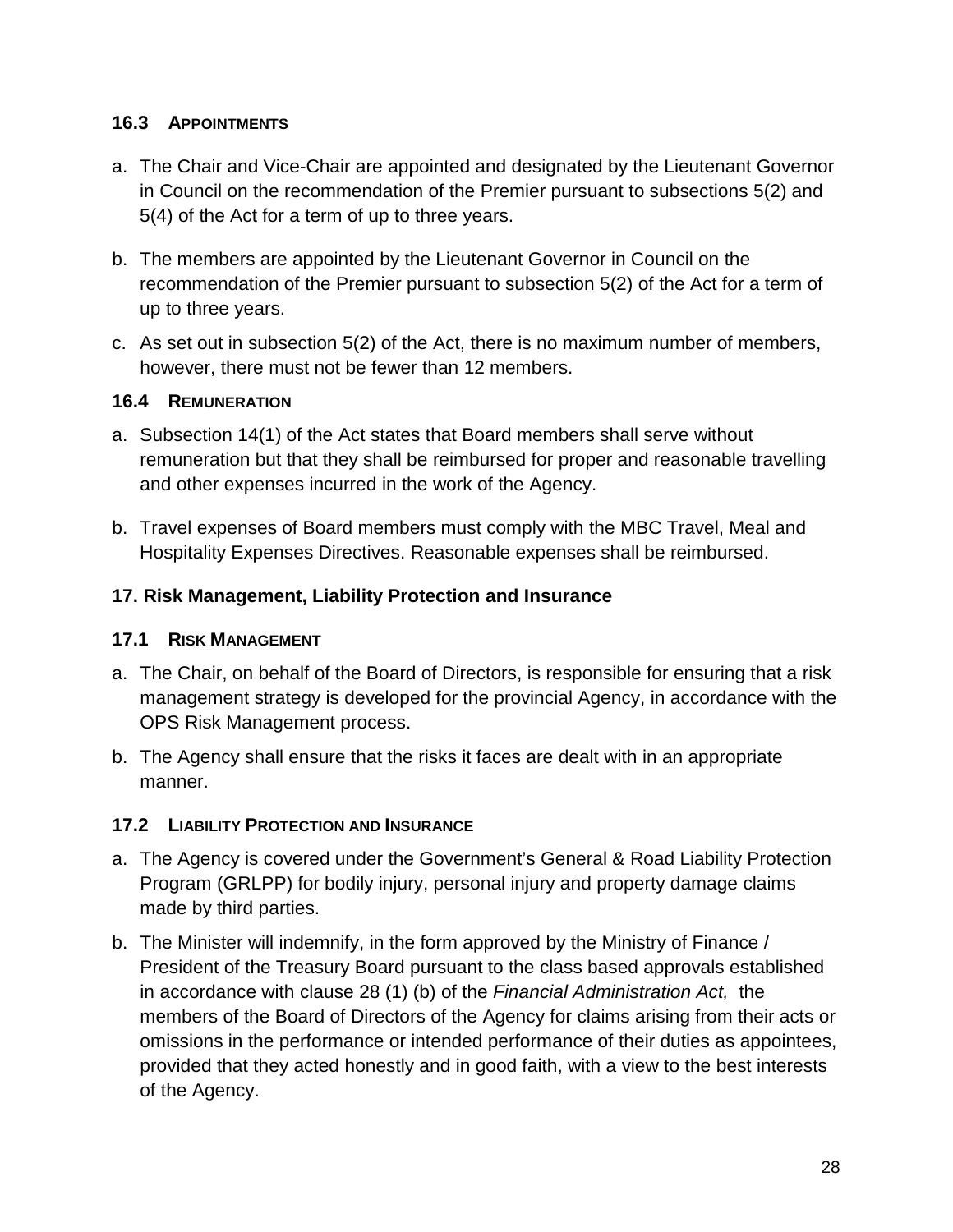### <span id="page-28-0"></span>**18. Effective Date, Duration and Periodic Review of the MOU**

- a. This MOU becomes effective on the date it is signed by the Minister as the last party to execute it ("Original Effective Date") and continues in effect until it is revoked or replaced by a subsequent MOU signed by the parties.
- b. A copy of the signed MOU and any successor MOU must be provided to the Secretary, Treasury Board/Management Board of Cabinet.
- c. Upon a change in the Minister or Chair, both parties must affirm by letter that this MOU will continue in force without a review (and attach the signed letter to the MOU); or alternatively, they may agree to revise it and sign a new MOU within six (6) months of the change.
- d. A copy of the letter of affirmation, or a new MOU between the Minister and Chair must be provided to the Secretary, Treasury Board/Management Board of Cabinet within six months of the new party's or parties' commencement.
- e. Either the Minister or the Chair, on behalf of the Board of Directors, may initiate a review of this MOU by written request to the other.
- f. If either of the parties deems it expedient to amend this MOU, they may do so only in writing. Any amendment shall only be effective after approval by the parties.
- g. A full review and replacement of this MOU will be conducted immediately in the event of a significant change to the Agency's mandate, powers or governance structure as a result of an amendment to the Act.
- h. At a minimum, this MOU will be reviewed at least once every 5 years to ensure it is current and consistent with government expectations.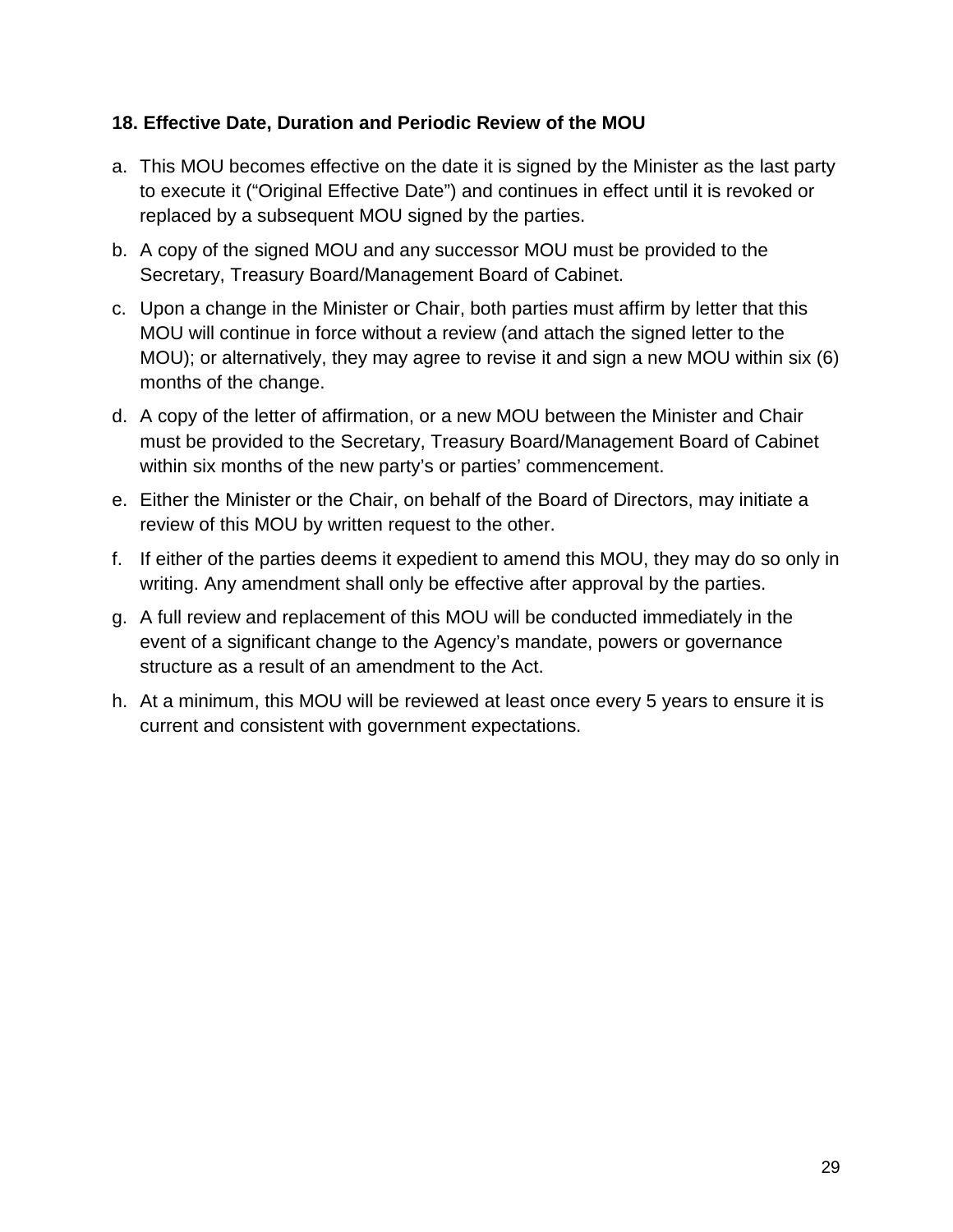| <b>DUE DATE</b>                                                                                                                                                                                                                                                                                                                         | <b>REPORT / DOCUMENT</b>                                                                                                                                                                                        | <b>NAMES OF</b><br><b>RESPONSIBLE</b><br><b>OFFICIALS</b>                                       |
|-----------------------------------------------------------------------------------------------------------------------------------------------------------------------------------------------------------------------------------------------------------------------------------------------------------------------------------------|-----------------------------------------------------------------------------------------------------------------------------------------------------------------------------------------------------------------|-------------------------------------------------------------------------------------------------|
| Submitted annually within<br>three (3) months prior to the<br>Agency's fiscal year end                                                                                                                                                                                                                                                  | <b>Agency Business Plan</b><br>Prepares<br>а.<br>Approves<br>b.<br><b>Provides to Minister</b><br>C.                                                                                                            | a. CEO<br>b. Board<br>c. Chair                                                                  |
| Submitted annually within<br>120 calendar days of the<br>provincial Agency's fiscal<br>year-end when the auditor<br>of record is not the Auditor<br>General. When the Auditor<br>General is the auditor of<br>record, submit their annual<br>report to the Minister within<br>90 calendar days of<br>completing the financial<br>audit. | <b>Annual Report</b><br>Prepares<br>a.<br>Approves<br>b.<br><b>Provides to Minister</b><br>$C_{\cdot}$                                                                                                          | a. CEO<br>b. Board<br>c. Chair                                                                  |
| Semi-annually, or as<br>requested by the Ministry                                                                                                                                                                                                                                                                                       | Multi-Year Planning, Budget and<br><b>Public Accounts consolidation</b><br>forms (where applicable)                                                                                                             | CFO/VP, Finance                                                                                 |
| Annually                                                                                                                                                                                                                                                                                                                                | <b>Audited Financial Statements</b><br><b>Certificate of Attestation</b>                                                                                                                                        | <b>Independent Auditor</b><br>CEO<br>Chair                                                      |
| As a best practice,<br>reviewed at least once<br>every 5 years                                                                                                                                                                                                                                                                          | Memorandum of Understanding                                                                                                                                                                                     | <b>Chair and Minister</b>                                                                       |
| 45 calendar days following<br>the close of a quarter; or as<br>requested by the Ministry                                                                                                                                                                                                                                                | The Quarterly Governance<br>Package shall include the<br>following requirements (unless<br>agreed otherwise with the<br>Ministry):<br>a balance sheet;<br>а.<br>income statement<br>b.<br>(forecast vs budget); | CEO; or following the<br>organizations Delegation<br>of Financial Authority<br>where applicable |

# <span id="page-29-0"></span>**Appendix 1: Summary of Agency Reporting Requirements**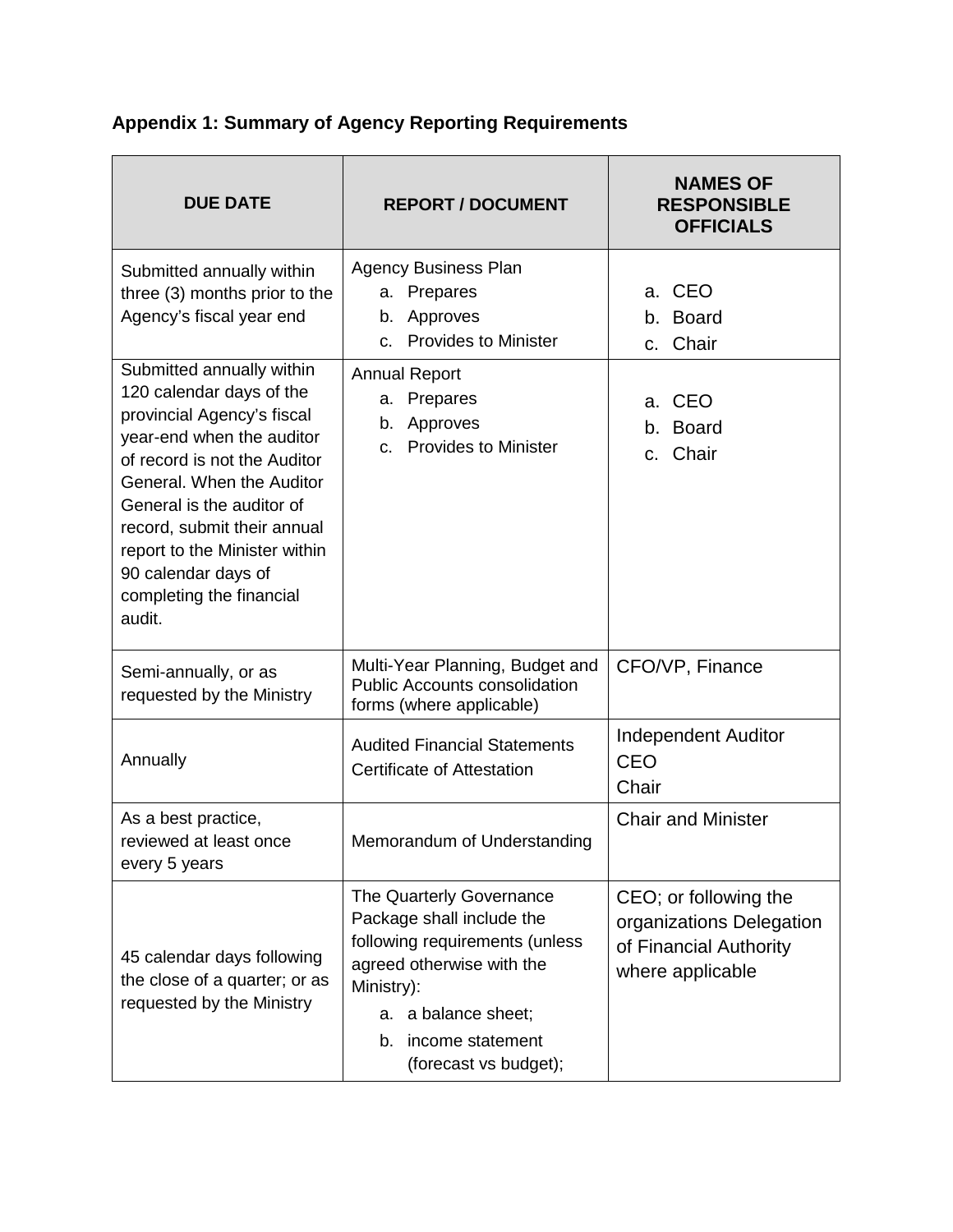| <b>DUE DATE</b> | <b>REPORT / DOCUMENT</b>                                                                                                                                                            | <b>NAMES OF</b><br><b>RESPONSIBLE</b><br><b>OFFICIALS</b> |
|-----------------|-------------------------------------------------------------------------------------------------------------------------------------------------------------------------------------|-----------------------------------------------------------|
|                 | a Statement of Changes<br>C.<br>in cash position;<br>d. Statement of changes to                                                                                                     |                                                           |
|                 | reserve fund balance<br>(forecast vs actual)                                                                                                                                        |                                                           |
|                 | e. Segmented/departmental<br>information describing<br>actual vs. budgeted<br>information regarding<br>revenues and expenses;                                                       |                                                           |
|                 | f.<br>An explanation to the<br>satisfaction of the<br>Minister regarding any<br>major variances from the<br>Recipient's approved<br>operating budget;                               |                                                           |
|                 | Capital payment request<br>g.<br>and updates report<br>(applicable if Agency<br>receives capital funding);                                                                          |                                                           |
|                 | h. As required, one-time<br>operating grant funding<br>compliance reporting<br>requirements; and                                                                                    |                                                           |
|                 | Risk assessment and<br>i.<br>management plan                                                                                                                                        |                                                           |
|                 | j.<br>Reporting on Agency<br>performance measures                                                                                                                                   |                                                           |
|                 | All Board Packages for<br>k.<br>the most recent quarter.                                                                                                                            |                                                           |
|                 | Other Reports and Documents -<br>At the request of the Minister or<br>Deputy Minister, the Recipient<br>will supply specific data and<br>other information that may be<br>required. |                                                           |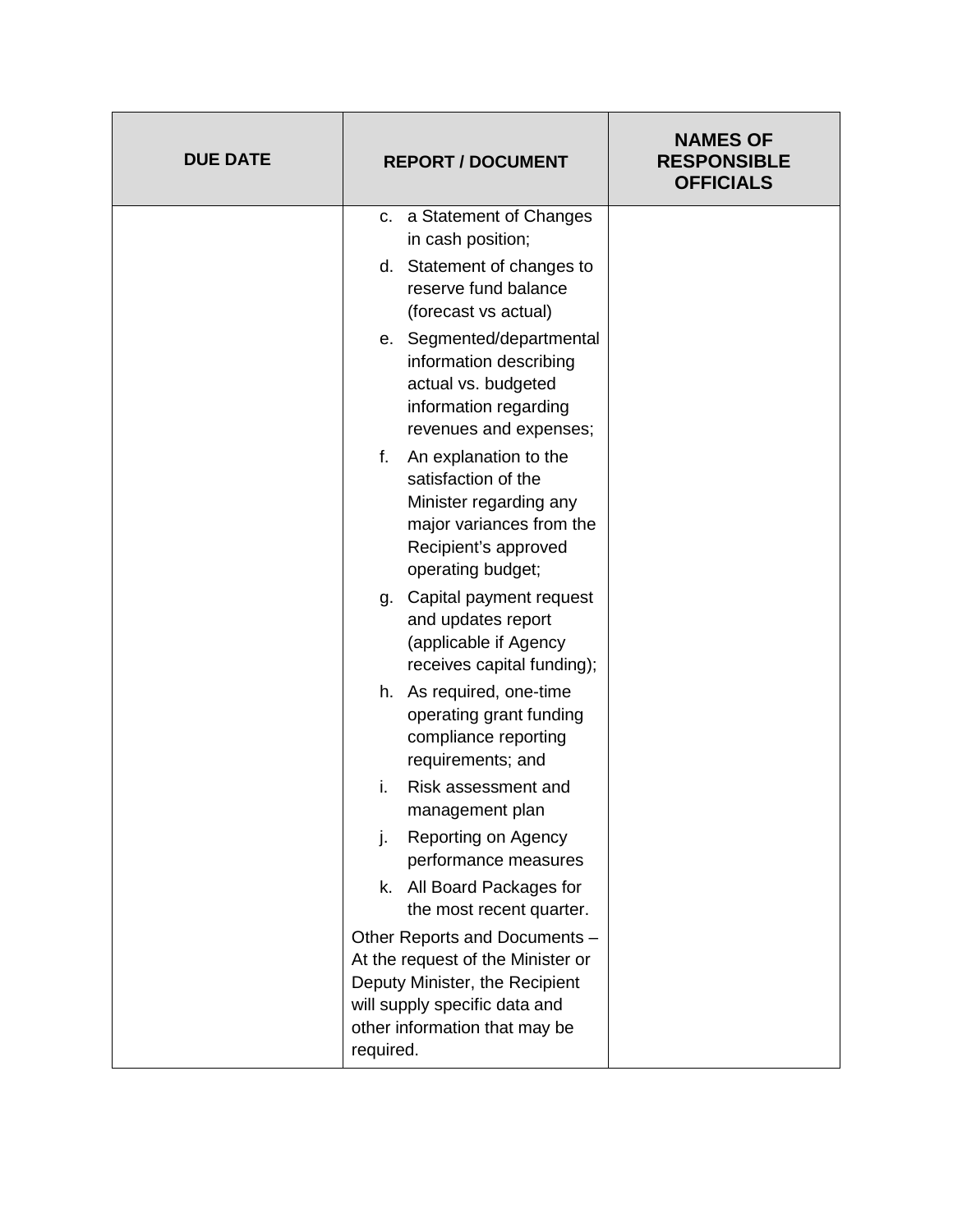### <span id="page-31-0"></span>**Appendix 2: Applicable Government of Ontario Directives**

In general, where an Agency's staff is employed under Part III of the *Public Service of Ontario Act*, all of the MBC directives and Public Service Commission human resource management directives under the PSOA apply.

- 1. The following TB/MBC and government directives, guidelines and policies apply to the Agency:
	- Agencies & Appointments Directive
	- Accountability Directive
	- Advertising Content Directive
	- Open Data Directive
	- Perquisites Directive
	- Procurement Directive, as it applies in whole or in part
	- Procurement Directive on Advertising, Public and Media Relations and Creative Communications Services
	- Realty Directive
	- Transfer Payment Accountability Directive (if applicable)
	- Travel, Meal and Hospitality Expenses Directive
	- Visual Identity Directive
	- Distributing and Pricing Government Information (Intellectual Property)
- 2. The above directive list is not exhaustive. The Agency is responsible for complying with all directives, policies, guidelines and public communication protocols to which it is subject, irrespective of whether it is included on the list above.
- 3. The Ministry will inform the Agency of amendments or additions to directives, policies, guidelines, and public communication protocols that apply to the Agency.